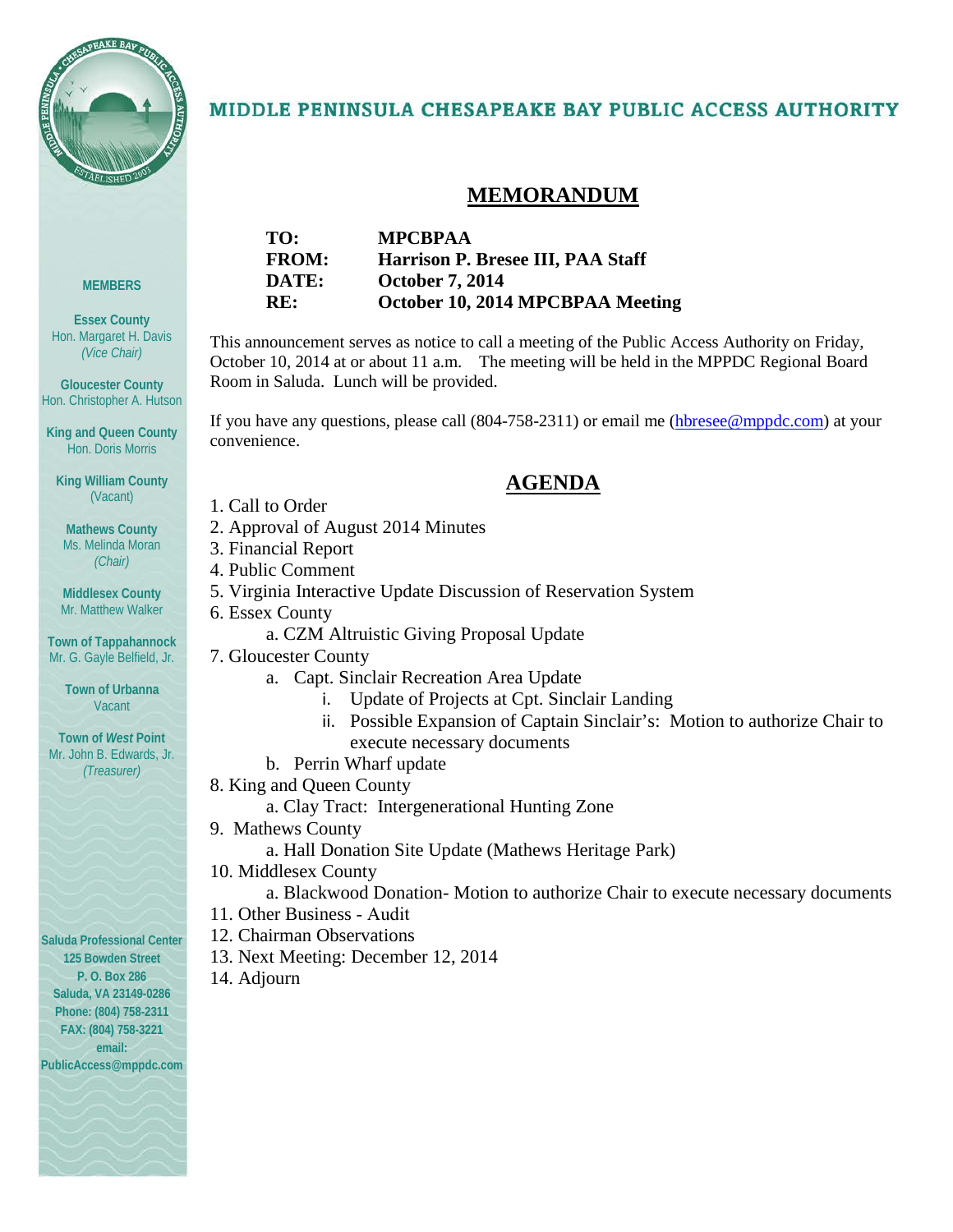### **MIDDLE PENINSULA CHESAPEAKE BAY PUBLIC ACCESS AUTHORITY MINUTES** August 8, 2014 Middle Peninsula Planning District Commission Saluda, Virginia

#### **1. Call to Order**

Ms. Mindy Moran, Chair, called the meeting to order. Attending: Mr. Reese Peck, Essex County, Ms. Prue Davis, Essex County, Mr. Christopher Hutson, Gloucester County, Ms. Louise Theberge, Gloucester County, ,Ms. Melinda Moran, Mathews County, Mr. Matt Walker, Middlesex County, Mr. Bret Schardein, King William County, Mr. Jimmy Sydnor, Town of Tappahannock, Ms. Holly McGowan, Town of West Point**,** MPPDC Staff, Ms. Beth Johnson, Mr. Harrison P. Bresee III and Mr. Lewie Lawrence.

#### **2. Approval of June 2014 Minutes**

Ms. Melinda Moran requested a motion to approve the June 2014 minutes. Mr. Chris Hutson moved that the minutes be approved. Mr. Bret Schardein seconded the motion. Ms. Melinda Moran, Chair, asked for any discussion. Motion carried by unanimous vote.

#### **3. Approval of August 2014 Financial Report**

Ms. Melinda Moran, Chair, requested a motion to approve the August 2014 financial report subject to audit. Mr. Chris Hutson moved that the minutes be approved. Mr. Jimmy Sydnor seconded the motion. Ms. Melinda Moran, Chair, asked for any discussion. Motion carried by unanimous vote.

#### **4. Public Comment**

None.

#### 5. **Virginia Interactive Update**

Mr. Lawrence showed the "draft" reservations webpage on the computer. The webpage is close to being finished and should be available for the 2014 Fall hunting season.

#### **6. Credit Card Discussion**

Ms. Johnson stated that the MPCBPAA needed to acquire its own credit card for purchasing. Mr. Jimmy Syndnor made a motion for the MPCBPAA to order a credit card with a \$1,000 limit. Mr. Matt Walker seconded the motion. Ms. Melinda Moran, Chair, asked for any discussion. Motion carried by unanimous vote.

#### **7. Timbering Update**

Staff informed that the Haworth Tract timbering will be completed in the Fall of 2014. The Clay tract timbering is in progress and should be complete by November 2014.

#### **8. Essex County**

a. CZMA Draft proposal for land donation/marketing update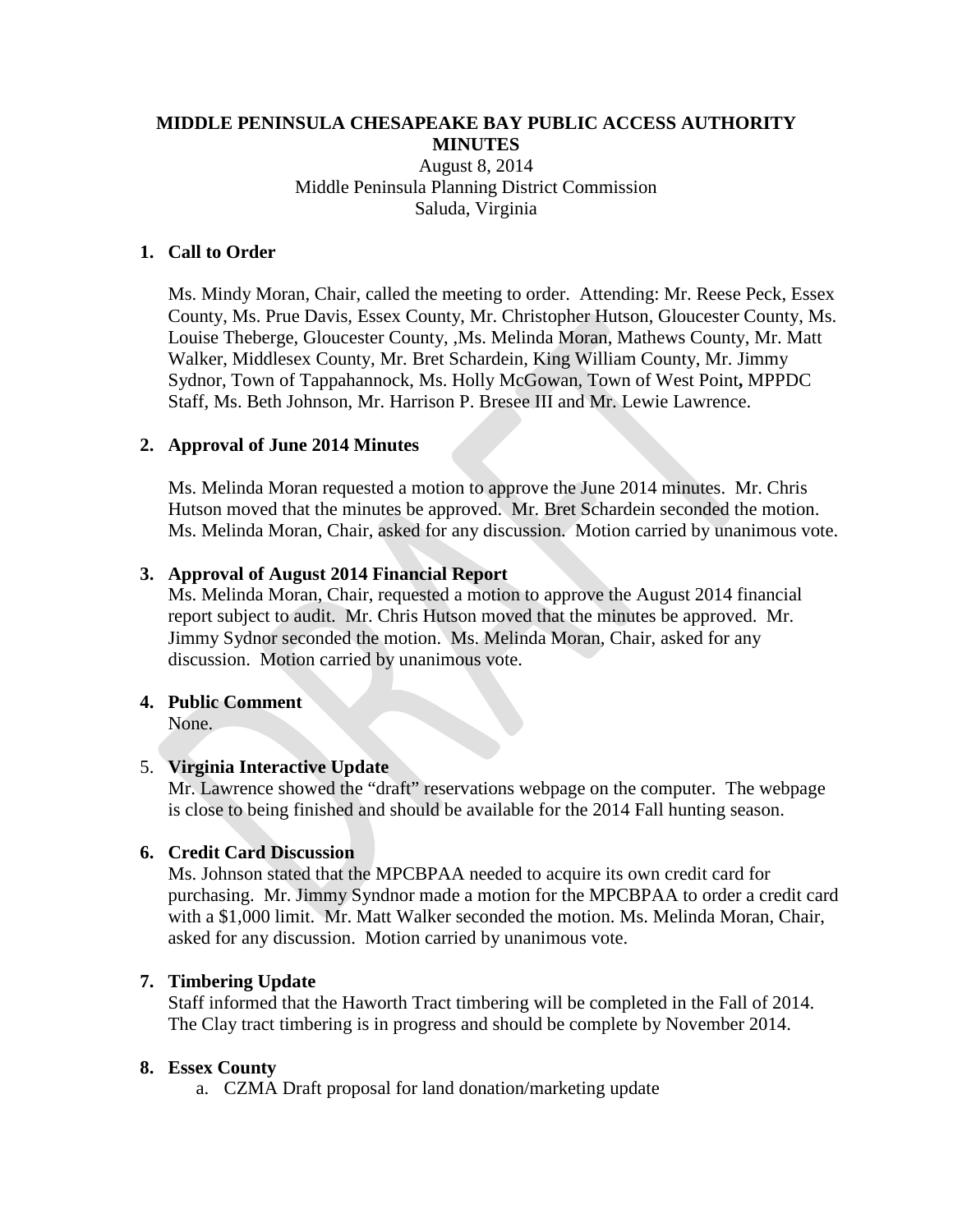Mr. Lawrence advised the board that the grant from CZMA should be funded this year with a start date in the Fall of 2014.

b. Prince Street Landing Resolution

Staff stated that the Prince Street Landing Resolution was completed on 8/1/2014 and a copy was in the packet for review.

### **9. Gloucester County**

- a. Cpt. Sinclair Recreation Area Update
	- i. Road Maintenance Update: Mr. Hutson advised the MPCBPAA Board that the Gloucester Rowing Association had voted to provide \$500.00 towards road maintenance at the Cpt. Sinclair Recreation Area for this season, with the intention of this being an annual contribution.
	- ii. Rental of Main House: The main house is now rented to a couple.
- b. Perrin Wharf Update
	- i. The Gloucester Board voted to provide a porta  $-$  a  $-$  potti for the 2014-5 season.
	- ii. Other Issues -

#### 10. **Mathews County**

- a. Hall Donation Site Update Mr. Lawrence advised the board that Mr. Tom Robinson has submitted a draft plan for the Mathews Heritage Park. Discussions are on going and more details will be forthcoming from Mr. Robinson.
- b. Tin Can Alley Update Staff updated the board that research into the right of way for the Tin Can Alley/Rt. 633 road ending on Gwynn's Island is complete and that VDOT and Mathews County are reviewing the results.

#### **11. Middlesex County**

a. Stampers Bay Update – Mr. Lawrence and Mr. Walker met with the VDGIF Division Director to discuss how to be successful for VDGIF funding for renovating the Stampers Bay landing. The Director stated that a \$5 to \$8 thousand dollar per year, per property dedicated funding stream would be needed for the grant to be successful. Further, the ramp cannot charge fees for use if grant funds are awarded.

#### 12. **Other Business**

Mr. Hutson asked if VCU would look at the feasibility of maintaining the fountains at Cpt. Sinclair Landing during their study. Mr. Lawrence stated that that will be part of the study.

#### **13. Chairman Observations**

None.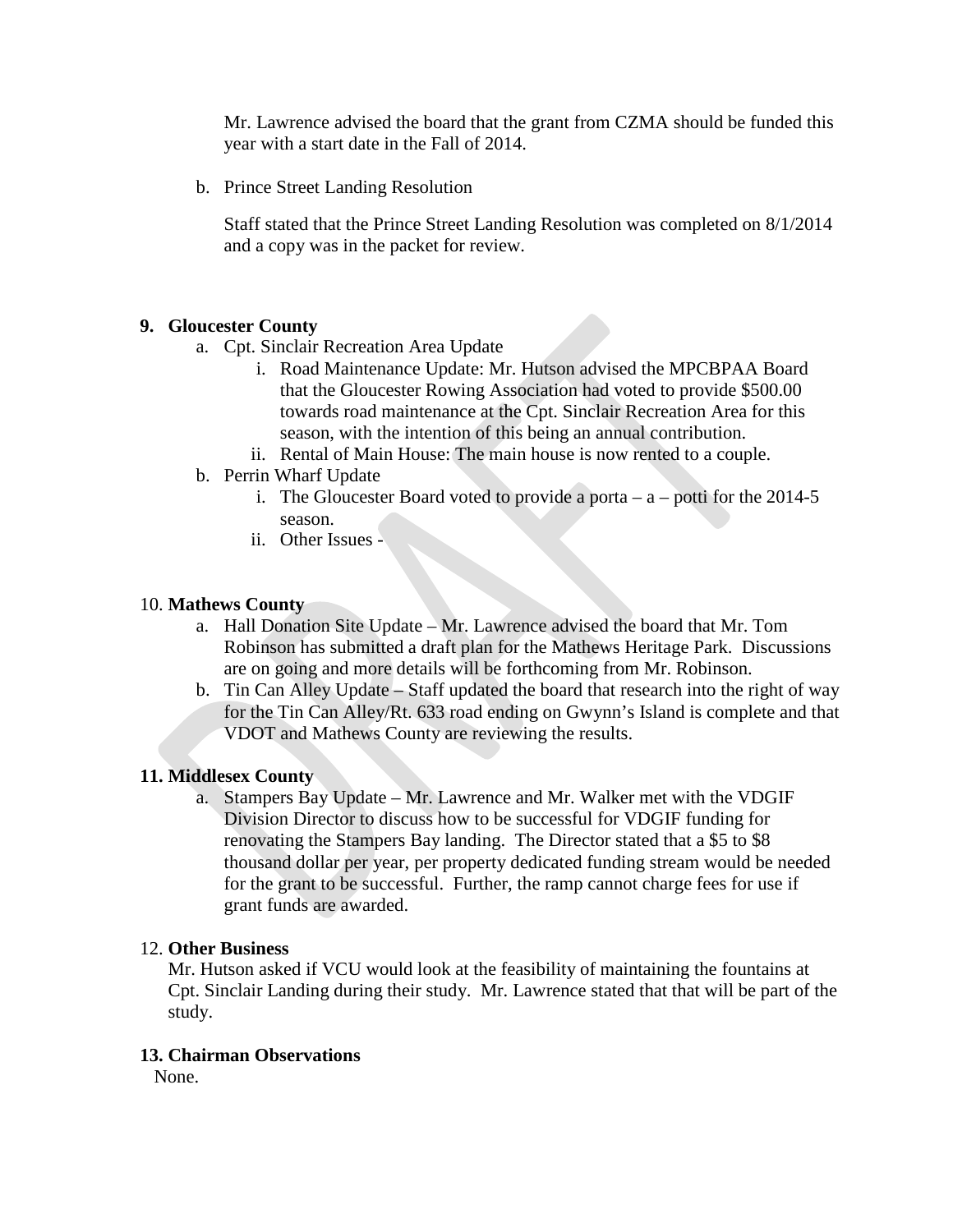### **14. Next Meeting**

The Next Middle Peninsula Chesapeake Bay Public Access Authority Meeting is scheduled for December 12, 2014 at 11:00 am in the Middle Peninsula Planning District Commission's Regional Board Room.

### **15. Adjourn**

On a motion by Mr. Jimmy Sydnor and seconded by Mr. Matt Walker, and by unanimous vote, the meeting adjourned at 1:43 pm.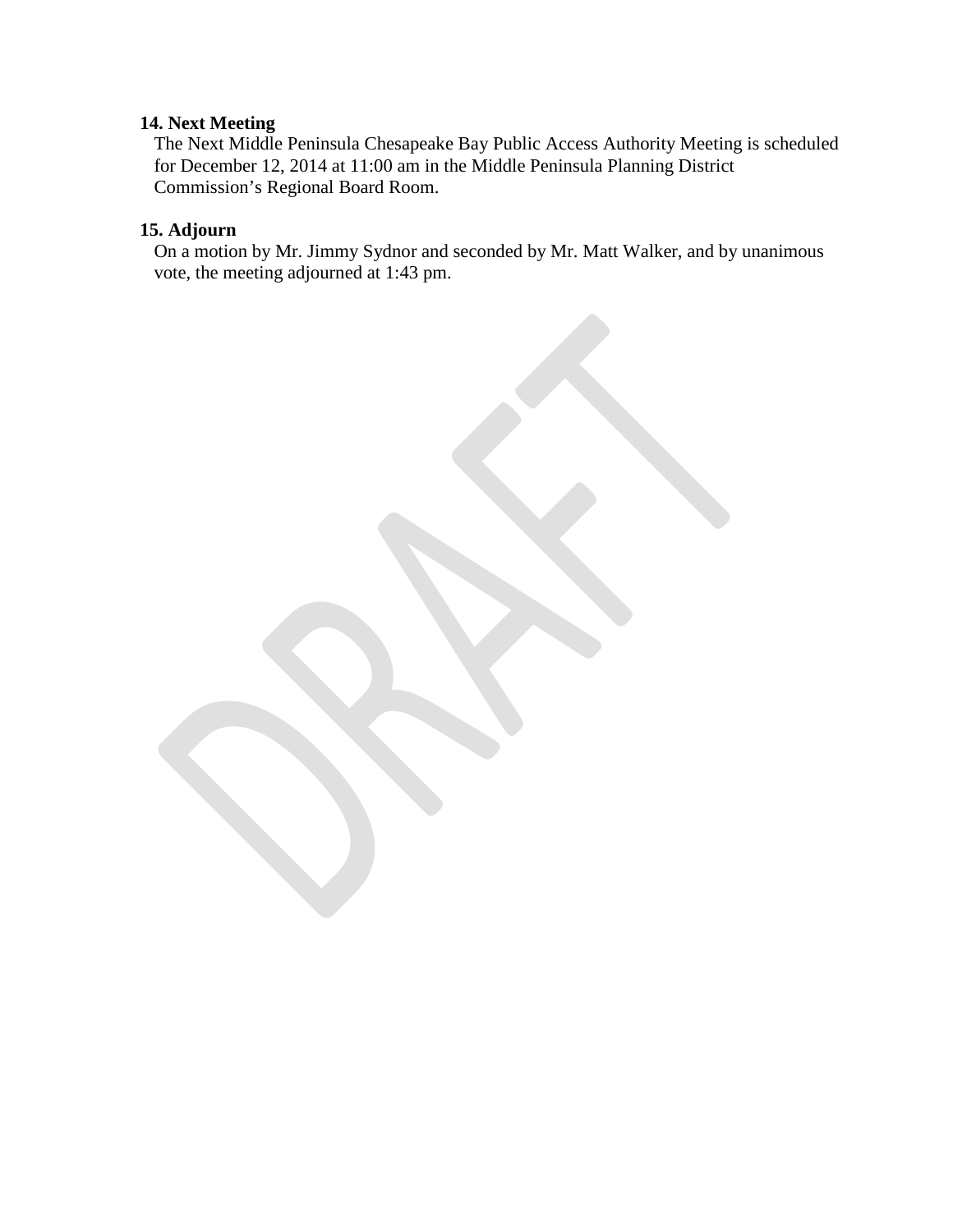**Middle Peninsula Chesapeake Bay Public Access Autho**

Run Date: 10/03/2014 Run Time: 9:36:32 am Page 1 of 12

| <b>Project Code &amp; Description</b>   | <b>Budget</b> | <b>Prior Year</b> | <b>Current</b> | <b>YTD</b>            | Proj Tot    | Un/Ovr            | $%$ Bud       |
|-----------------------------------------|---------------|-------------------|----------------|-----------------------|-------------|-------------------|---------------|
| 30015<br><b>FY15 PAA Administration</b> |               |                   |                | <b>Project Period</b> | 07/01/2014  | to $06/30/2015$   |               |
| <b>Revenues</b>                         |               |                   |                |                       |             |                   |               |
| 40210 Miscellaneous Incom               | 0.00          | 0.00              | 3.07           | 3.07                  | 3.07        |                   | $-3.07$ 0.00% |
| Revenues                                | 0.00          | 0.00              | 3.07           | 3.07                  | 3.07        |                   | $-3.07$ 0.00% |
| <b>Expenses</b>                         |               |                   |                |                       |             |                   |               |
| 53002 Supplies                          | 0.00          | 0.00              | 212.46         | 212.46                | 212.46      | $-212.46$ 0.00%   |               |
| 53003 Meeting Supplies                  | 0.00          | 0.00              | 47.55          | 47.55                 | 47.55       |                   | -47.55 0.00%  |
| Consulting/Contractu<br>56001           | 4,000.00      | 0.00              | 233.15         | 555.60                | 555.60      | 3,444.40 13.89%   |               |
| 56003 Accounting                        | 522.00        | 0.00              | 0.00           | 388.50                | 388.50      |                   | 133.50 74.43% |
| 56008 Public Officials Insur            | 0.00          | 0.00              | 0.00           | 539.00                | 539.00      | $-539.00$ 0.00%   |               |
| 57900 Miscellaneous Expens              | 0.00          | 0.00              | 0.00           | 10.00                 | 10.00       | $-10.00$ $0.00\%$ |               |
| Expenses                                | 4,522.00      | 0.00              | 493.16         | 1,753.11              | 1,753.11    | 2,768.89 38.77%   |               |
|                                         |               |                   |                |                       |             |                   |               |
| <b>Project Revenues:</b>                | 0.00          | 0.00              | 3.07           | 3.07                  | 3.07        |                   | $-3.07$ 0.00% |
| <b>Project Expenses:</b>                | 4,522.00      | 0.00              | 493.16         | 1,753.11              | 1,753.11    | 2,768.89 38.77%   |               |
| <b>Project Balance:</b>                 | $-4,522.00$   | 0.00              | $-490.09$      | $-1,750.04$           | $-1,750.04$ |                   |               |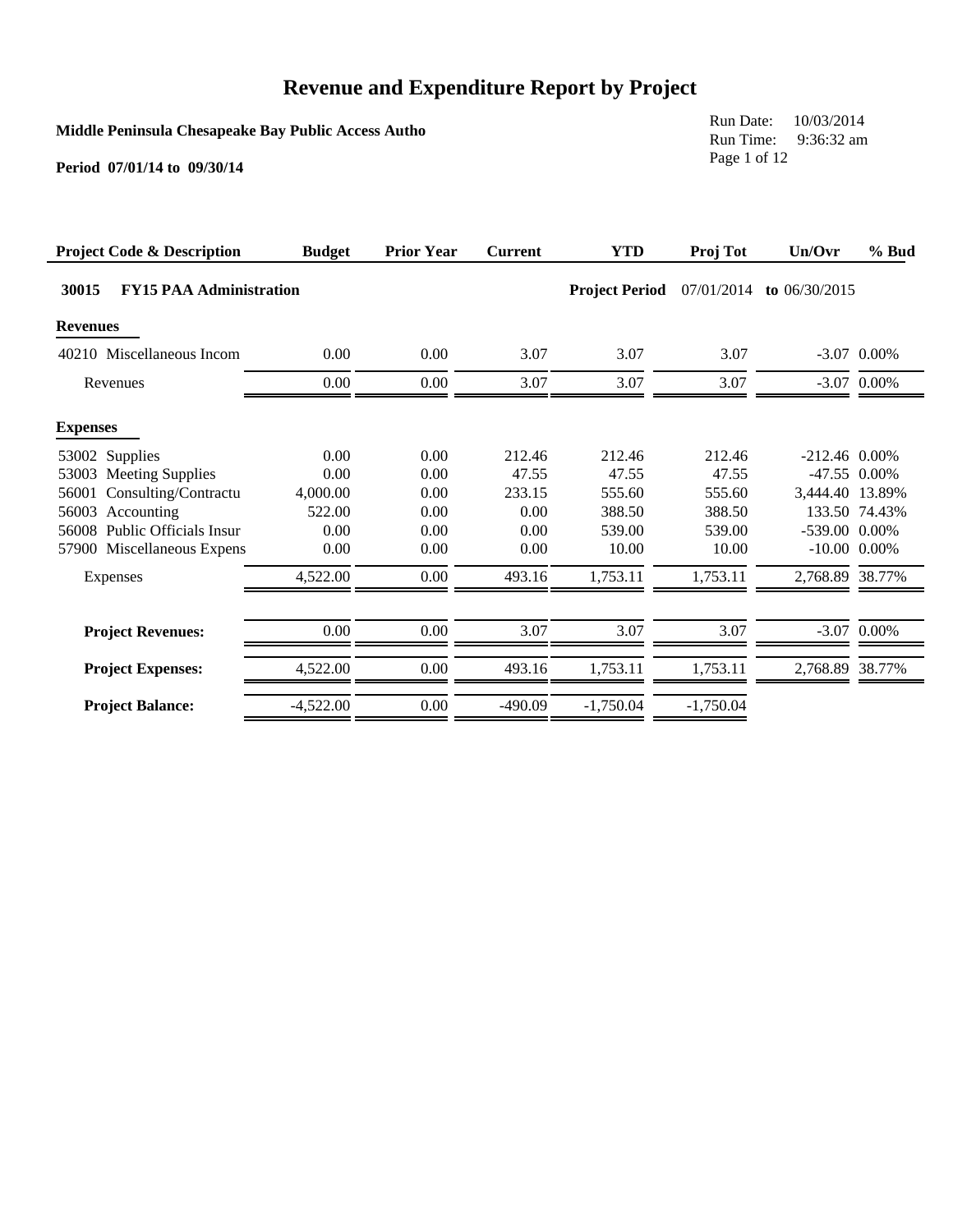**Middle Peninsula Chesapeake Bay Public Access Autho**

Run Date: 10/03/2014 Run Time: 9:36:32 am Page 2 of 12

| <b>Project Code &amp; Description</b>                 | <b>Budget</b>      | <b>Prior Year</b> | <b>Current</b>    | <b>YTD</b>            | Proj Tot          | Un/Ovr           | $%$ Bud       |
|-------------------------------------------------------|--------------------|-------------------|-------------------|-----------------------|-------------------|------------------|---------------|
| 31002<br><b>Clay Tract Administration</b>             |                    |                   |                   | <b>Project Period</b> |                   | to               |               |
| <b>Revenues</b>                                       |                    |                   |                   |                       |                   |                  |               |
| 40200 Interest Income<br><b>Timber Sales</b><br>40213 | 0.00<br>130,000.00 | 0.00<br>0.00      | 2.08<br>14,136.93 | 2.73<br>83,294.33     | 2.73<br>83,294.33 | 46,705.67 64.07% | $-2.73$ 0.00% |
| Revenues                                              | 130,000.00         | 0.00              | 14,139.01         | 83,297.06             | 83,297.06         | 46,702.94 64.07% |               |
| <b>Expenses</b>                                       |                    |                   |                   |                       |                   |                  |               |
| 56001 Consulting/Contractu                            | 13,000.00          | 0.00              | 1,413.69          | 9,439.45              | 9,439.45          | 3,560.55 72.61%  |               |
| Expenses                                              | 13,000.00          | 0.00              | 1.413.69          | 9.439.45              | 9.439.45          | 3.560.55 72.61%  |               |
| <b>Project Revenues:</b>                              | 130,000.00         | 0.00              | 14,139.01         | 83,297.06             | 83,297.06         | 46,702.94 64.07% |               |
| <b>Project Expenses:</b>                              | 13,000.00          | 0.00              | 1.413.69          | 9.439.45              | 9,439.45          | 3,560.55 72.61%  |               |
| <b>Project Balance:</b>                               | 117,000.00         | 0.00              | 12,725.32         | 73,857.61             | 73,857.61         |                  |               |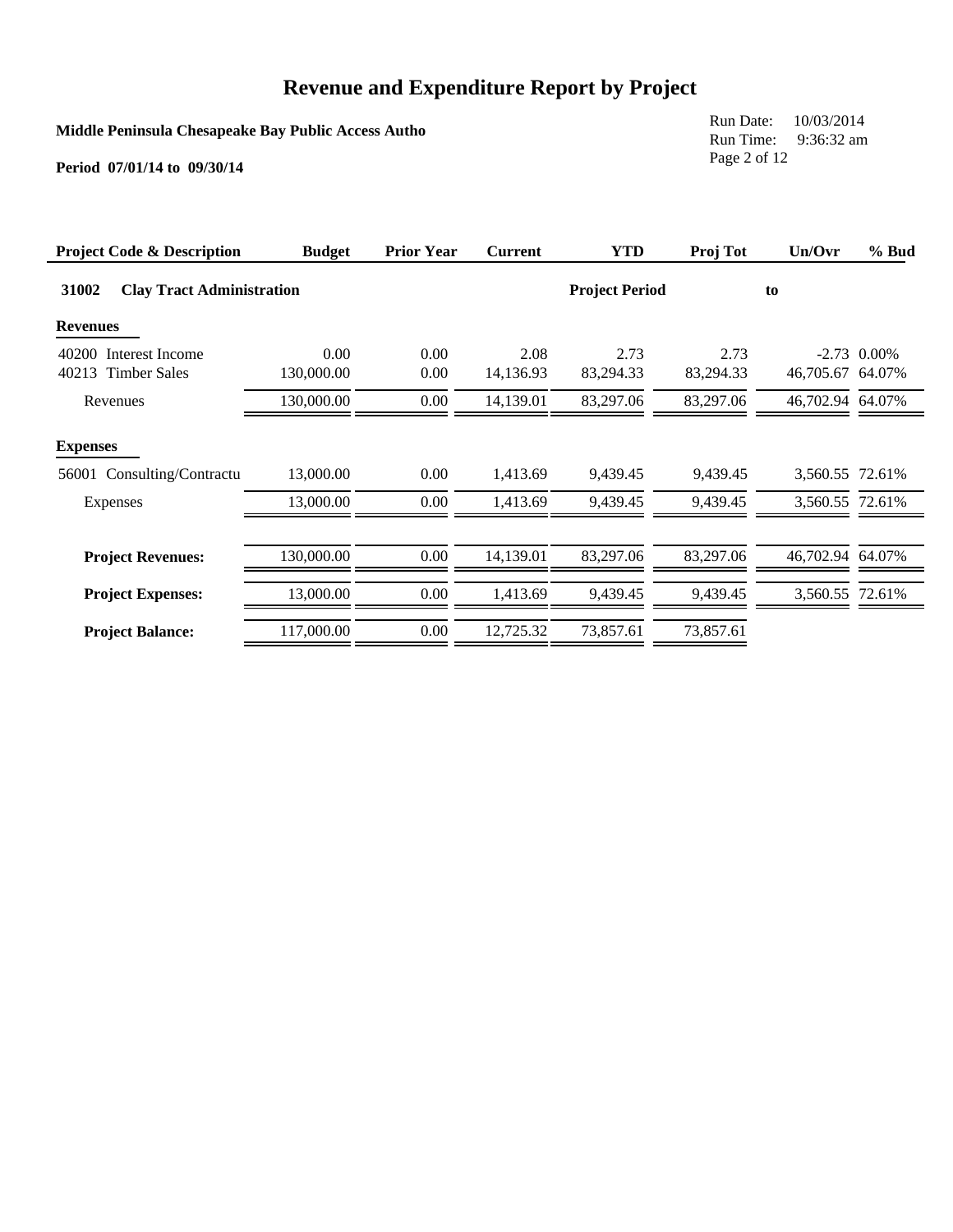**Middle Peninsula Chesapeake Bay Public Access Autho**

Run Date: 10/03/2014 Run Time: 9:36:32 am Page 3 of 12

| <b>Project Code &amp; Description</b>                                        | <b>Budget</b>               | <b>Prior Year</b>          | <b>Current</b>         | <b>YTD</b>               | Proj Tot                   | Un/Ovr                             | % Bud        |
|------------------------------------------------------------------------------|-----------------------------|----------------------------|------------------------|--------------------------|----------------------------|------------------------------------|--------------|
| <b>Haworth Tract Administration</b><br>31003                                 |                             |                            |                        | <b>Project Period</b>    |                            | to                                 |              |
| <b>Revenues</b>                                                              |                             |                            |                        |                          |                            |                                    |              |
| 40200 Interest Income<br><b>Timber Sales</b><br>40213                        | 25.00<br>21,000.00          | 0.00<br>6,609.03           | 2.00<br>0.00           | 22.21<br>24,151.82       | 22.21<br>30,760.85         | -9,760.85 146.48%                  | 2.79 88.84%  |
| Revenues                                                                     | 21,025.00                   | 6,609.03                   | 2.00                   | 24,174.03                | 30,783.06                  | -9,758.06 146.41%                  |              |
| <b>Expenses</b>                                                              |                             |                            |                        |                          |                            |                                    |              |
| 52101 Facilities Maintenanc<br>53004 Equipment<br>56001 Consulting/Contractu | 500.00<br>0.00<br>13,960.65 | 0.00<br>148.38<br>6,460.65 | 0.00<br>0.00<br>756.74 | 0.00<br>0.00<br>1,562.62 | 0.00<br>148.38<br>8,023.27 | $-148.38$ 0.00%<br>5,937.38 57.47% | 500.00 0.00% |
| Expenses                                                                     | 14,460.65                   | 6,609.03                   | 756.74                 | 1,562.62                 | 8,171.65                   | 6,289.00 56.51%                    |              |
| <b>Project Revenues:</b>                                                     | 21,025.00                   | 6,609.03                   | 2.00                   | 24,174.03                | 30,783.06                  | -9,758.06 146.41%                  |              |
| <b>Project Expenses:</b>                                                     | 14,460.65                   | 6,609.03                   | 756.74                 | 1,562.62                 | 8,171.65                   | 6,289.00 56.51%                    |              |
| <b>Project Balance:</b>                                                      | 6,564.35                    | 0.00                       | -754.74                | 22,611.41                | 22,611.41                  |                                    |              |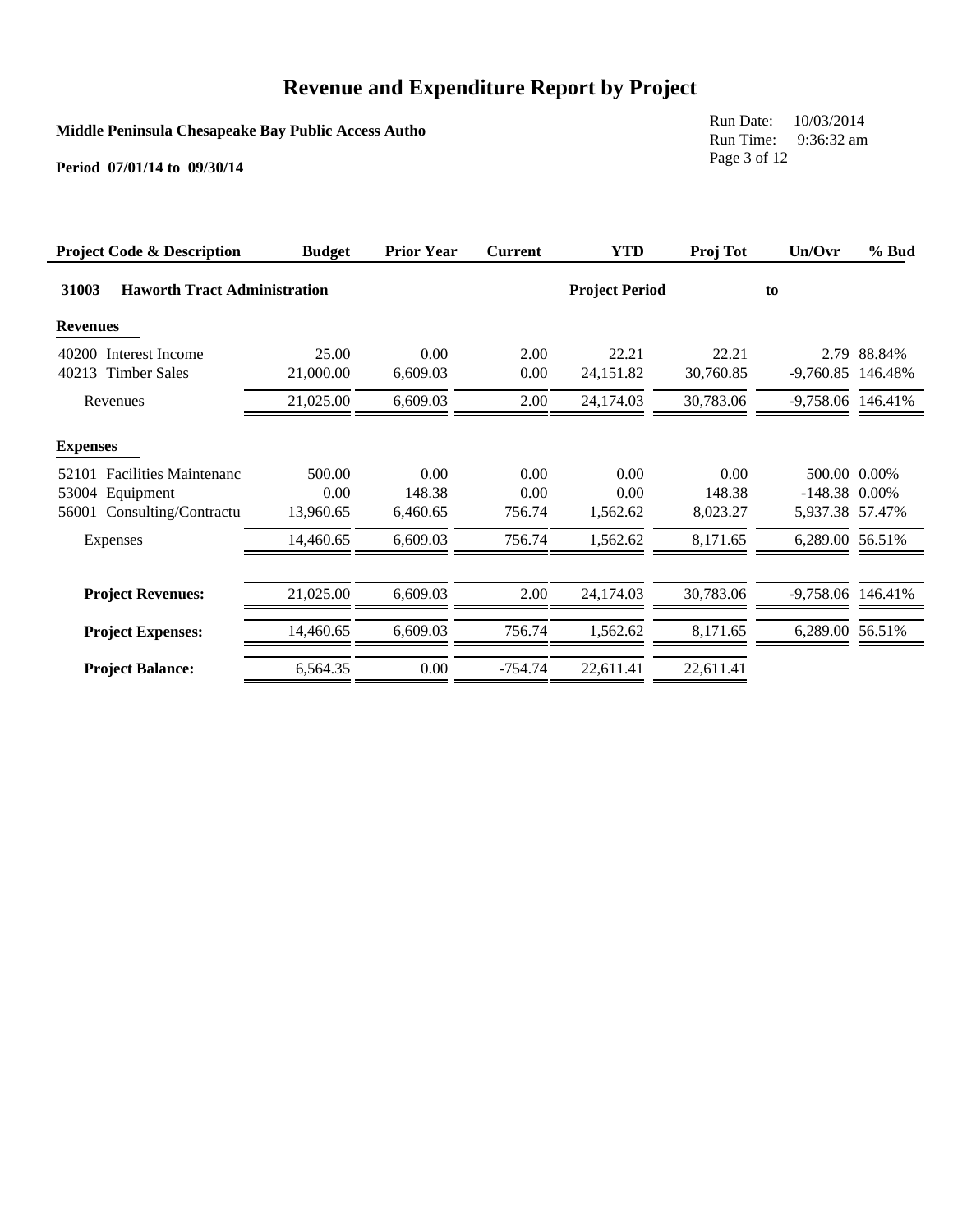**Middle Peninsula Chesapeake Bay Public Access Autho**

Run Date: 10/03/2014 Run Time: 9:36:32 am Page 4 of 12

| <b>Project Code &amp; Description</b>                            | <b>Budget</b> | <b>Prior Year</b> | <b>Current</b> | <b>YTD</b>            | Proj Tot   | Un/Ovr            | % Bud          |
|------------------------------------------------------------------|---------------|-------------------|----------------|-----------------------|------------|-------------------|----------------|
| 31006<br><b>Captain Sinclair Landing Property Administration</b> |               |                   |                | <b>Project Period</b> | 07/01/2013 | to $06/30/2015$   |                |
| <b>Revenues</b>                                                  |               |                   |                |                       |            |                   |                |
| 40210 Miscellaneous Incom                                        | 10,505.82     | 6,081.36          | 0.00           | 4,424.46              | 10,505.82  |                   | 0.00 100.00%   |
| 40212 Rental Income                                              | 31.444.96     | 8.764.96          | 1,980.00       | 9,018.99              | 17.783.95  | 13,661.01 56.56%  |                |
| 40213 Timber Sales                                               | 0.00          | 0.00              | 0.00           | 0.00                  | 0.00       |                   | $0.00\ 0.00\%$ |
| Revenues                                                         | 41,950.78     | 14,846.32         | 1,980.00       | 13,443.45             | 28,289.77  | 13,661.01 67.44%  |                |
| <b>Expenses</b>                                                  |               |                   |                |                       |            |                   |                |
| 52100 Property Insurance                                         | 4,014.00      | 2,007.00          | 0.00           | 1,039.00              | 3,046.00   |                   | 968.00 75.88%  |
| <b>Facilities Maintenanc</b><br>52101                            | 7,857.69      | 3,857.69          | 242.50         | 3,640.93              | 7,498.62   | 359.07            | 95.43%         |
| 52102 Flood Insurance                                            | 7,534.00      | 3,767.00          | 0.00           | 0.00                  | 3,767.00   | 3,767.00 50.00%   |                |
| 52110 Utilities                                                  | 1,370.00      | 970.14            | 258.15         | 478.42                | 1,448.56   |                   | -78.56 105.73% |
| 53002 Supplies                                                   | 975.43        | 975.43            | 0.00           | 0.00                  | 975.43     |                   | 0.00 100.00%   |
| 53004 Equipment                                                  | 579.00        | 578.98            | 567.67         | 567.67                | 1,146.65   | $-567.65$         | 198.04%        |
| 55000 Workshops/Conferen                                         | 50.00         | 50.00             | 0.00           | 0.00                  | 50.00      |                   | 0.00 100.00%   |
| 56004 Legal                                                      | 5,644.75      | 5,644.75          | 0.00           | 0.00                  | 5,644.75   |                   | 0.00 100.00%   |
| 56007 Fees & Permits                                             | 0.00          | 0.00              | 0.00           | 70.50                 | 70.50      | $-70.50$ $0.00\%$ |                |
| 57900 Miscellaneous Expens                                       | 107.98        | 107.98            | 0.00           | 0.00                  | 107.98     |                   | 0.00 100.00%   |
| Expenses                                                         | 28,132.85     | 17,958.97         | 1,068.32       | 5,796.52              | 23,755.49  | 4,377.36 84.44%   |                |
|                                                                  |               |                   |                |                       |            |                   |                |
| <b>Project Revenues:</b>                                         | 41,950.78     | 14,846.32         | 1,980.00       | 13,443.45             | 28,289.77  | 13,661.01 67.44%  |                |
| <b>Project Expenses:</b>                                         | 28,132.85     | 17,958.97         | 1,068.32       | 5,796.52              | 23,755.49  | 4,377.36 84.44%   |                |
| <b>Project Balance:</b>                                          | 13,817.93     | $-3,112.65$       | 911.68         | 7,646.93              | 4,534.28   |                   |                |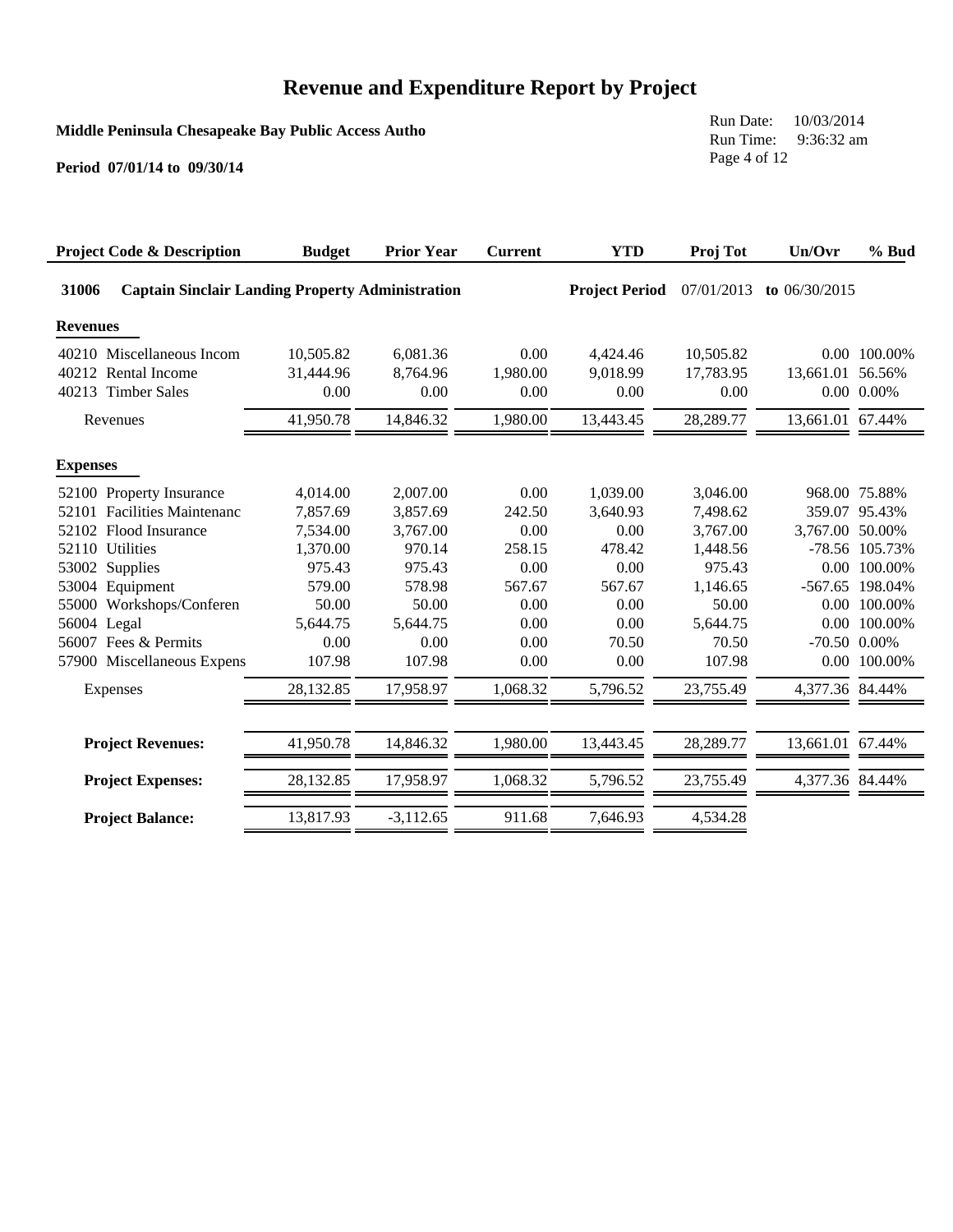**Middle Peninsula Chesapeake Bay Public Access Autho**

Run Date: 10/03/2014 Run Time: 9:36:32 am Page 5 of 12

| <b>Project Code &amp; Description</b> | <b>Budget</b>                       | <b>Prior Year</b> | <b>Current</b> | <b>YTD</b> | Proj Tot                            | Un/Ovr            | % Bud          |
|---------------------------------------|-------------------------------------|-------------------|----------------|------------|-------------------------------------|-------------------|----------------|
| 31007                                 | <b>Hall Property Administration</b> |                   |                |            | 07/01/2013<br><b>Project Period</b> | to $06/30/2015$   |                |
| <b>Expenses</b>                       |                                     |                   |                |            |                                     |                   |                |
| 56004 Legal                           | 0.00                                | 3,418.09          | 0.00           | 0.00       | 3.418.09                            | $-3,418.09$ 0.00% |                |
| Expenses                              | 0.00                                | 3,418.09          | 0.00           | 0.00       | 3,418.09                            | $-3,418.09$ 0.00% |                |
| <b>Project Revenues:</b>              | 0.00                                | 0.00              | 0.00           | 0.00       | 0.00                                |                   | $0.00\ 0.00\%$ |
| <b>Project Expenses:</b>              | 0.00                                | 3.418.09          | 0.00           | 0.00       | 3.418.09                            | $-3.418.09$ 0.00% |                |
| <b>Project Balance:</b>               | 0.00                                | $-3.418.09$       | 0.00           | 0.00       | $-3.418.09$                         |                   |                |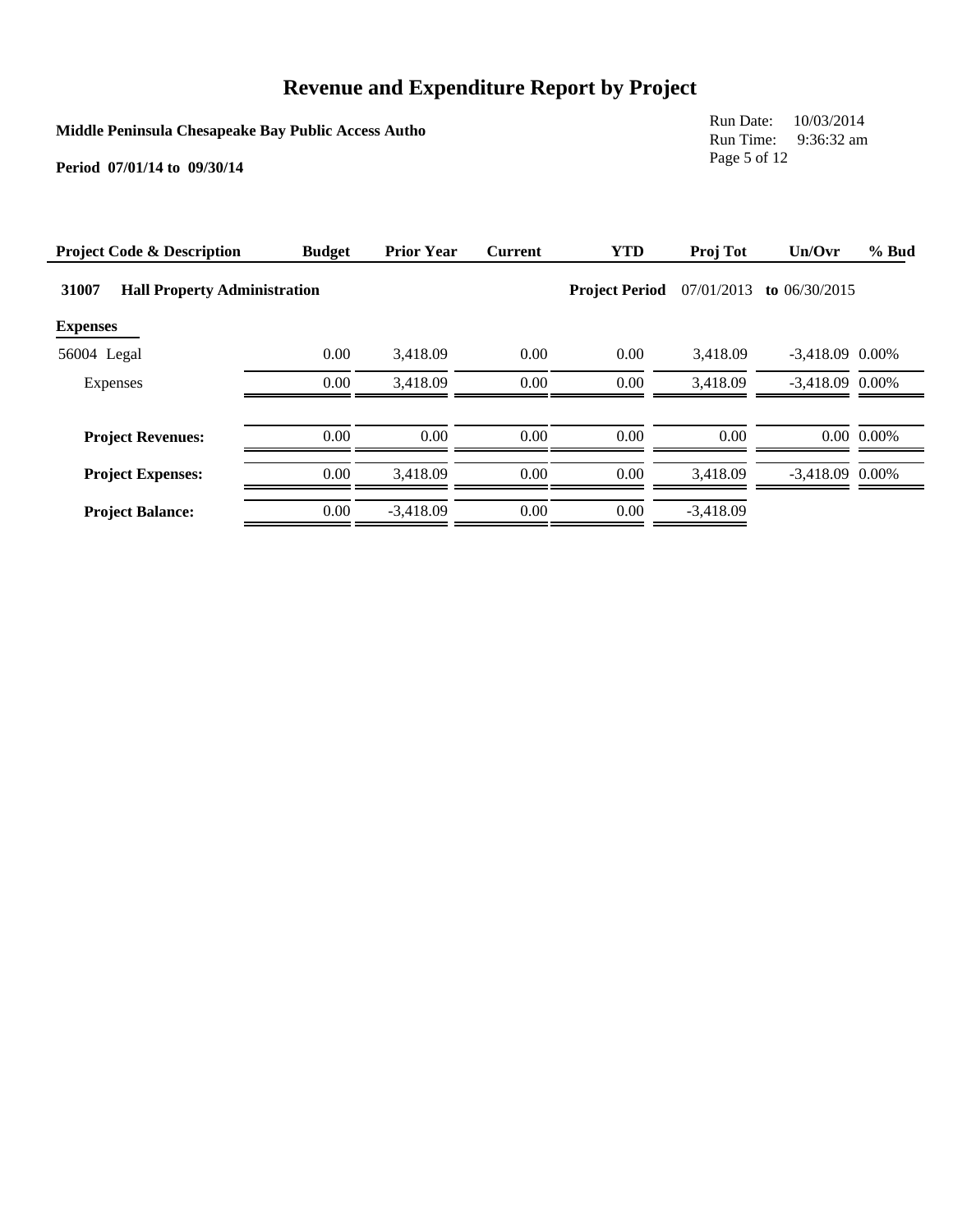**Middle Peninsula Chesapeake Bay Public Access Autho**

Run Date: 10/03/2014 Run Time: 9:36:32 am Page 6 of 12

| <b>Project Code &amp; Description</b> | <b>Budget</b> | <b>Prior Year</b> | <b>Current</b> | <b>YTD</b>            | Proj Tot | Un/Ovr            | % Bud          |
|---------------------------------------|---------------|-------------------|----------------|-----------------------|----------|-------------------|----------------|
| 31008<br><b>Land Acquisitions</b>     |               |                   |                | <b>Project Period</b> |          | to                |                |
| <b>Revenues</b>                       |               |                   |                |                       |          |                   |                |
| 40210 Miscellaneous Incom             | 0.00          | 0.00              | 0.00           | 3,000.00              | 3,000.00 | $-3,000.00$ 0.00% |                |
| Revenues                              | 0.00          | 0.00              | $0.00\,$       | 3,000.00              | 3,000.00 | $-3.000.00$ 0.00% |                |
| <b>Project Revenues:</b>              | 0.00          | 0.00              | 0.00           | 3,000.00              | 3,000.00 | $-3.000.00$ 0.00% |                |
| <b>Project Expenses:</b>              | 0.00          | 0.00              | 0.00           | 0.00                  | 0.00     |                   | $0.00\ 0.00\%$ |
| <b>Project Balance:</b>               | 0.00          | 0.00              | 0.00           | 3,000.00              | 3,000.00 |                   |                |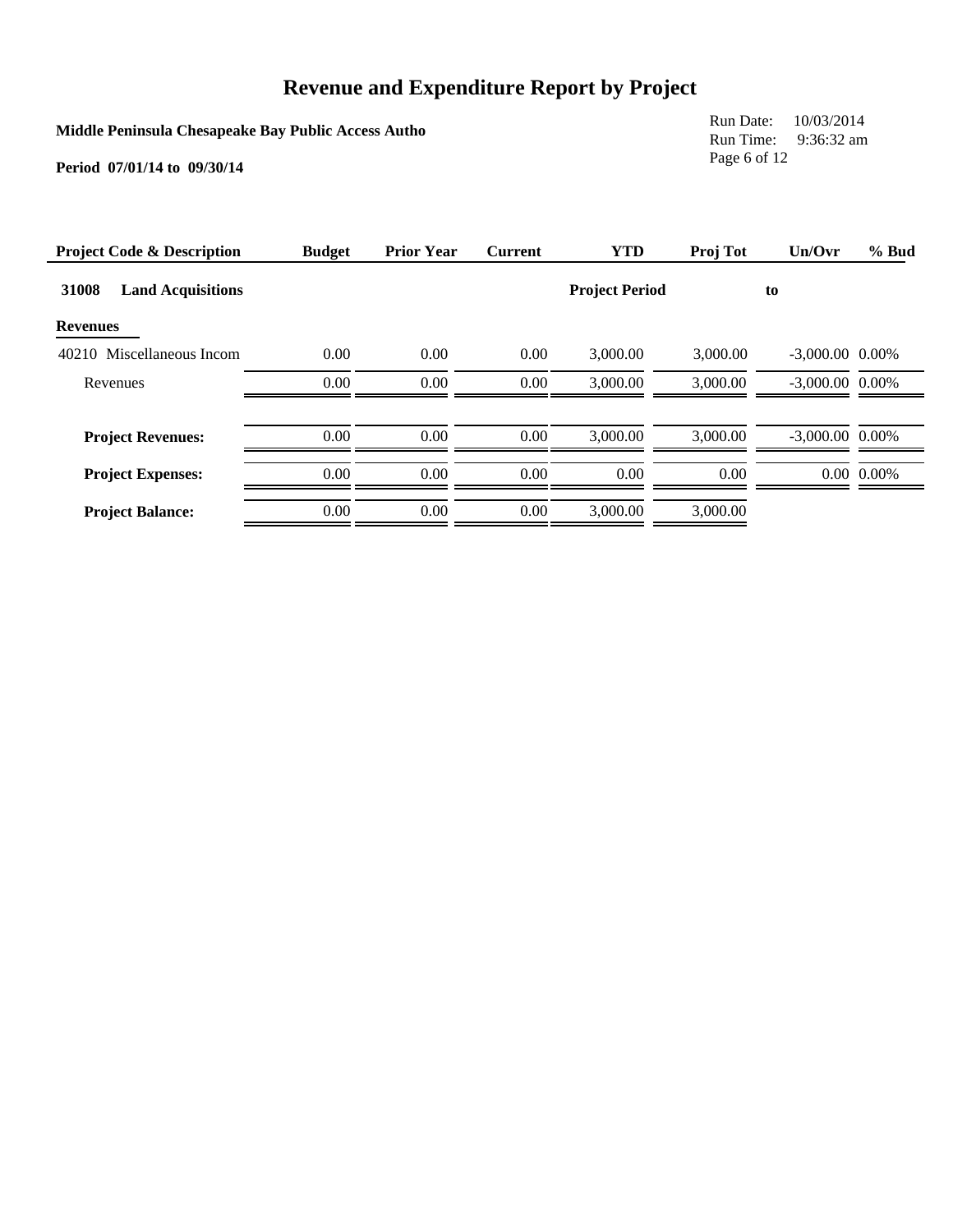**Middle Peninsula Chesapeake Bay Public Access Autho**

Run Date: 10/03/2014 Run Time: 9:36:32 am Page 7 of 12

| <b>Project Code &amp; Description</b>          | <b>Budget</b> | <b>Prior Year</b> | <b>Current</b> | <b>YTD</b>            | Proj Tot   | Un/Ovr          | % Bud |
|------------------------------------------------|---------------|-------------------|----------------|-----------------------|------------|-----------------|-------|
| 31009<br><b>Perrin Wharf Administration</b>    |               |                   |                | <b>Project Period</b> | 07/31/2014 | to $06/30/2015$ |       |
| <b>Revenues</b>                                |               |                   |                |                       |            |                 |       |
| 40214 Wharf Tie-Up Fees                        | 3,000.00      | 20.00             | 0.00           | 25.00                 | 45.00      | 2,955.00 1.50%  |       |
| Revenues                                       | 3,000.00      | 20.00             | $0.00\,$       | 25.00                 | 45.00      | 2,955.00 1.50%  |       |
| <b>Expenses</b><br>52101 Facilities Maintenanc | 3,000.00      | 0.00              | 17.47          | 17.47                 | 17.47      | 2,982.53 0.58%  |       |
| Expenses                                       | 3,000.00      | 0.00              | 17.47          | 17.47                 | 17.47      | 2,982.53 0.58%  |       |
| <b>Project Revenues:</b>                       | 3,000.00      | 20.00             | $0.00\,$       | 25.00                 | 45.00      | 2,955.00 1.50%  |       |
| <b>Project Expenses:</b>                       | 3,000.00      | 0.00              | 17.47          | 17.47                 | 17.47      | 2,982.53 0.58%  |       |
| <b>Project Balance:</b>                        | 0.00          | 20.00             | $-17.47$       | 7.53                  | 27.53      |                 |       |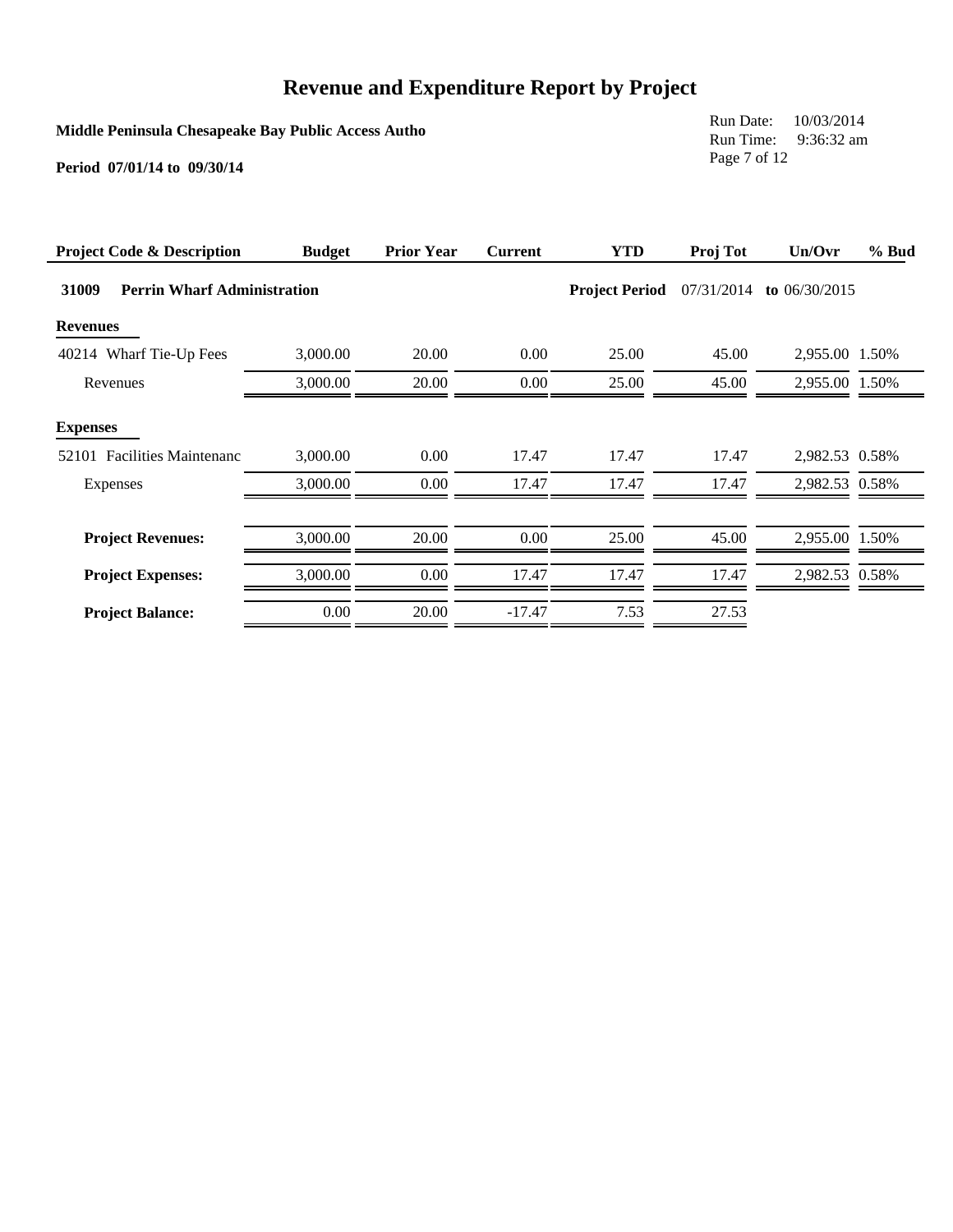**Middle Peninsula Chesapeake Bay Public Access Autho**

Run Date: 10/03/2014 Run Time: 9:36:32 am Page 8 of 12

| <b>Project Code &amp; Description</b>        | <b>Budget</b> | <b>Prior Year</b> | <b>Current</b> | <b>YTD</b>            | Proj Tot   | Un/Ovr          | % Bud        |
|----------------------------------------------|---------------|-------------------|----------------|-----------------------|------------|-----------------|--------------|
| 31010<br><b>Sloop Landing Administration</b> |               |                   |                | <b>Project Period</b> | 07/01/2014 | to $06/30/2015$ |              |
| <b>Revenues</b>                              |               |                   |                |                       |            |                 |              |
| 40000 Agency Matching Fu                     | 4,318.50      | 4,318.50          | 0.00           | 0.00                  | 4,318.50   |                 | 0.00 100.00% |
| Revenues                                     | 4,318.50      | 4,318.50          | $0.00\,$       | 0.00                  | 4,318.50   |                 | 0.00 100.00% |
| <b>Expenses</b>                              |               |                   |                |                       |            |                 |              |
| 56004 Legal                                  | 4,318.50      | 4,318.50          | $0.00\,$       | 0.00                  | 4,318.50   |                 | 0.00 100.00% |
| Expenses                                     | 4,318.50      | 4,318.50          | 0.00           | 0.00                  | 4,318.50   |                 | 0.00 100.00% |
|                                              |               |                   |                |                       |            |                 |              |
| <b>Project Revenues:</b>                     | 4,318.50      | 4,318.50          | $0.00\,$       | 0.00                  | 4,318.50   |                 | 0.00 100.00% |
| <b>Project Expenses:</b>                     | 4,318.50      | 4,318.50          | $0.00\,$       | 0.00                  | 4,318.50   |                 | 0.00 100.00% |
| <b>Project Balance:</b>                      | 0.00          | 0.00              | 0.00           | 0.00                  | 0.00       |                 |              |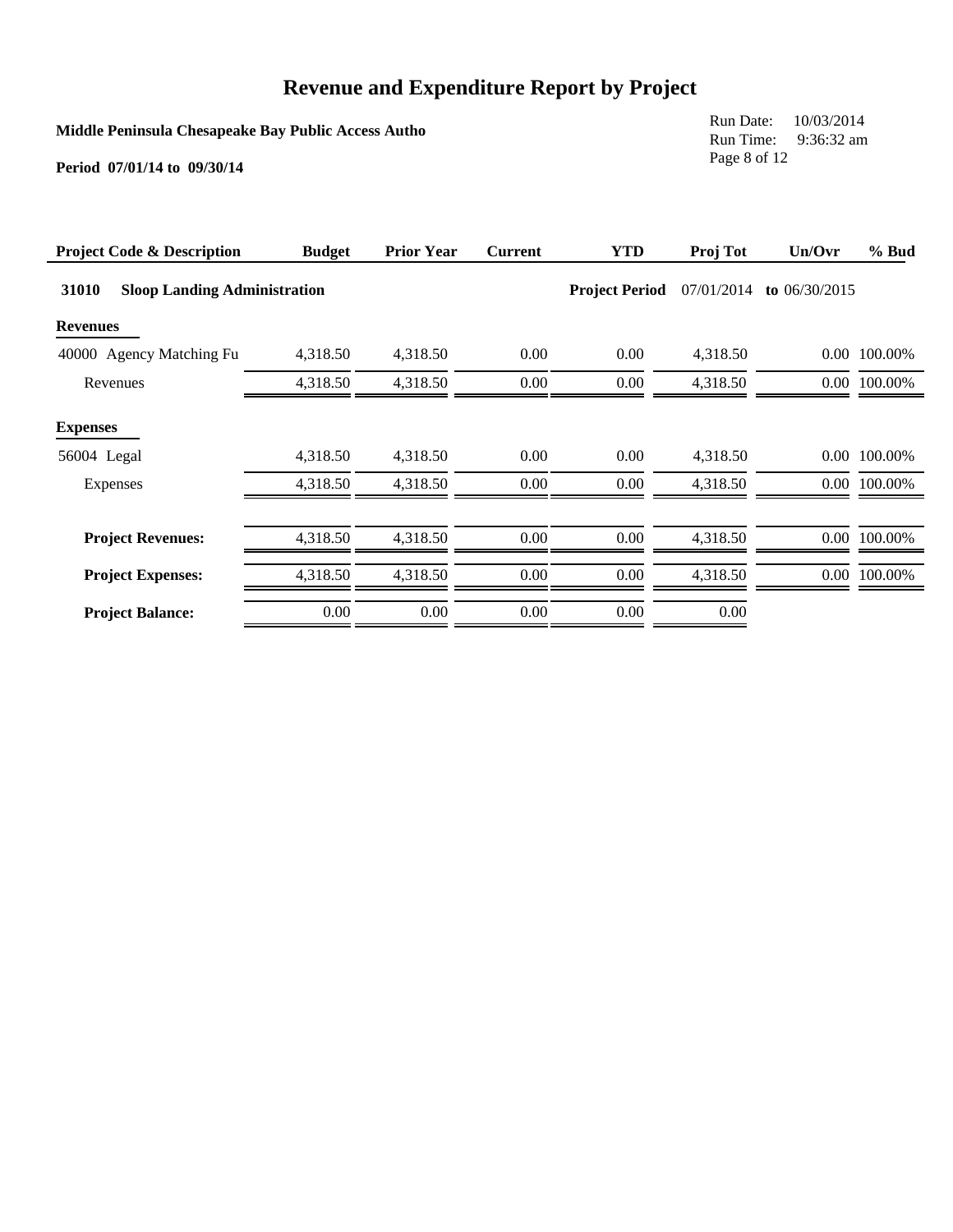**Middle Peninsula Chesapeake Bay Public Access Autho**

Run Date: 10/03/2014 Run Time: 9:36:32 am Page 9 of 12

| <b>Project Code &amp; Description</b>          | <b>Budget</b> | <b>Prior Year</b> | <b>Current</b> | <b>YTD</b>            | Proj Tot   | Un/Ovr          | % Bud        |
|------------------------------------------------|---------------|-------------------|----------------|-----------------------|------------|-----------------|--------------|
| 31011<br><b>Dutchmans Point Administration</b> |               |                   |                | <b>Project Period</b> | 07/01/2014 | to $06/30/2015$ |              |
| <b>Revenues</b>                                |               |                   |                |                       |            |                 |              |
| 40000 Agency Matching Fu                       | 3,827.79      | 3,827.79          | 0.00           | 0.00                  | 3,827.79   |                 | 0.00 100.00% |
| Revenues                                       | 3,827.79      | 3,827.79          | $0.00\,$       | 0.00                  | 3,827.79   |                 | 0.00 100.00% |
| <b>Expenses</b>                                |               |                   |                |                       |            |                 |              |
| 56004 Legal                                    | 3,827.79      | 3,827.79          | 0.00           | 0.00                  | 3,827.79   |                 | 0.00 100.00% |
| Expenses                                       | 3,827.79      | 3,827.79          | 0.00           | 0.00                  | 3.827.79   |                 | 0.00 100.00% |
|                                                |               |                   |                |                       |            |                 |              |
| <b>Project Revenues:</b>                       | 3,827.79      | 3,827.79          | $0.00\,$       | 0.00                  | 3,827.79   |                 | 0.00 100.00% |
| <b>Project Expenses:</b>                       | 3,827.79      | 3,827.79          | $0.00\,$       | 0.00                  | 3,827.79   |                 | 0.00 100.00% |
| <b>Project Balance:</b>                        | 0.00          | 0.00              | $0.00\,$       | 0.00                  | 0.00       |                 |              |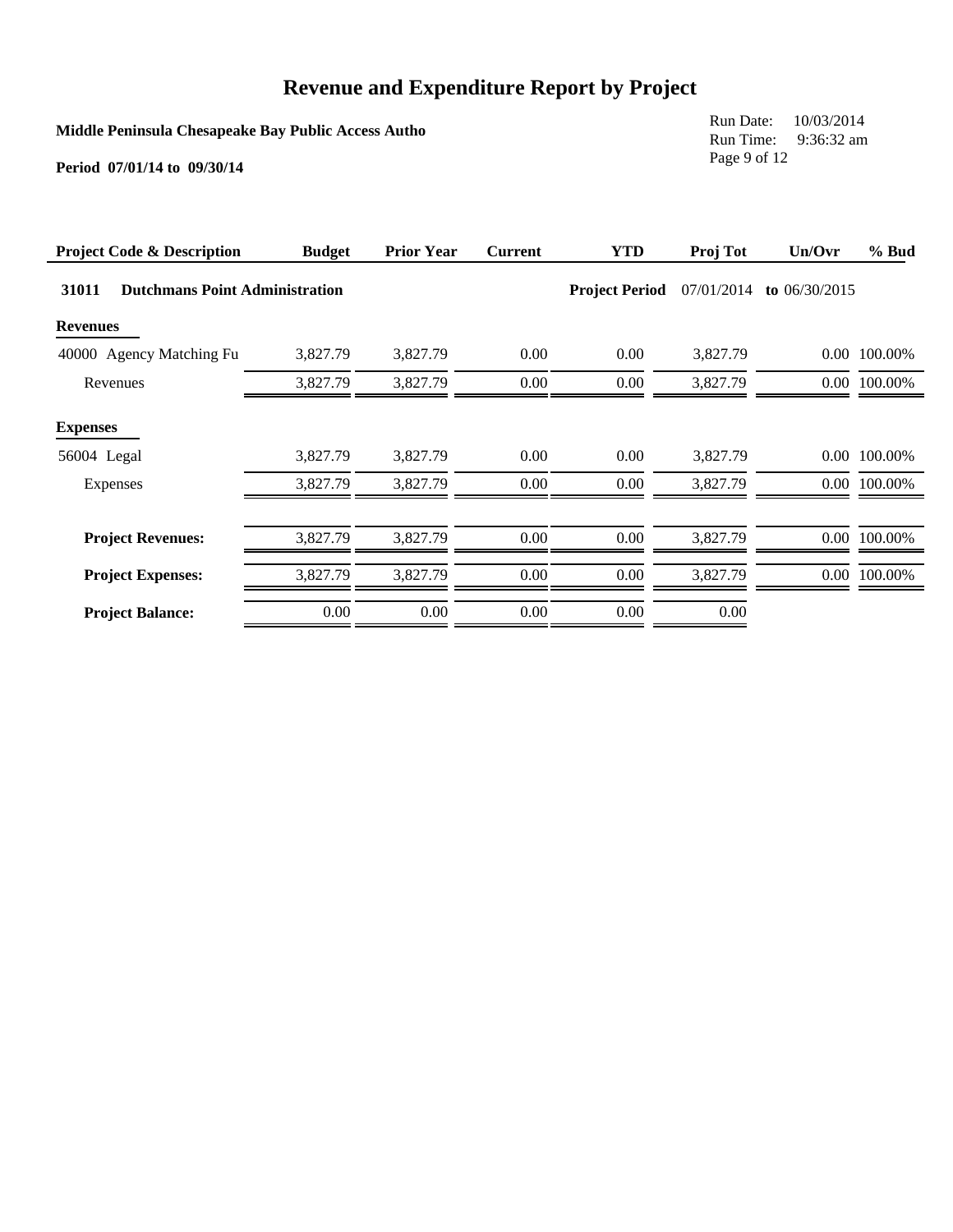**Middle Peninsula Chesapeake Bay Public Access Autho**

Run Date: 10/03/2014 Run Time: 9:36:32 am Page 10 of 12

| <b>Project Code &amp; Description</b>     | <b>Budget</b> | <b>Prior Year</b> | <b>Current</b> | <b>YTD</b>            | Proj Tot   | Un/Ovr          | % Bud          |
|-------------------------------------------|---------------|-------------------|----------------|-----------------------|------------|-----------------|----------------|
| 32000<br><b>Perrin Wharf Improvements</b> |               |                   |                | <b>Project Period</b> | 07/01/2013 | to $06/30/2015$ |                |
| <b>Expenses</b>                           |               |                   |                |                       |            |                 |                |
| 52101 Facilities Maintenanc               | 0.00          | 0.00              | $-17.47$       | 0.00                  | 0.00       |                 | $0.00\ 0.00\%$ |
| Expenses                                  | 0.00          | 0.00              | $-17.47$       | 0.00                  | 0.00       |                 | $0.00\ 0.00\%$ |
|                                           |               |                   |                |                       |            |                 |                |
| <b>Project Revenues:</b>                  | 0.00          | 0.00              | 0.00           | 0.00                  | 0.00       |                 | 0.00 0.00%     |
| <b>Project Expenses:</b>                  | 0.00          | 0.00              | $-17.47$       | 0.00                  | 0.00       |                 | $0.00\ 0.00\%$ |
| <b>Project Balance:</b>                   | 0.00          | 0.00              | 17.47          | 0.00                  | 0.00       |                 |                |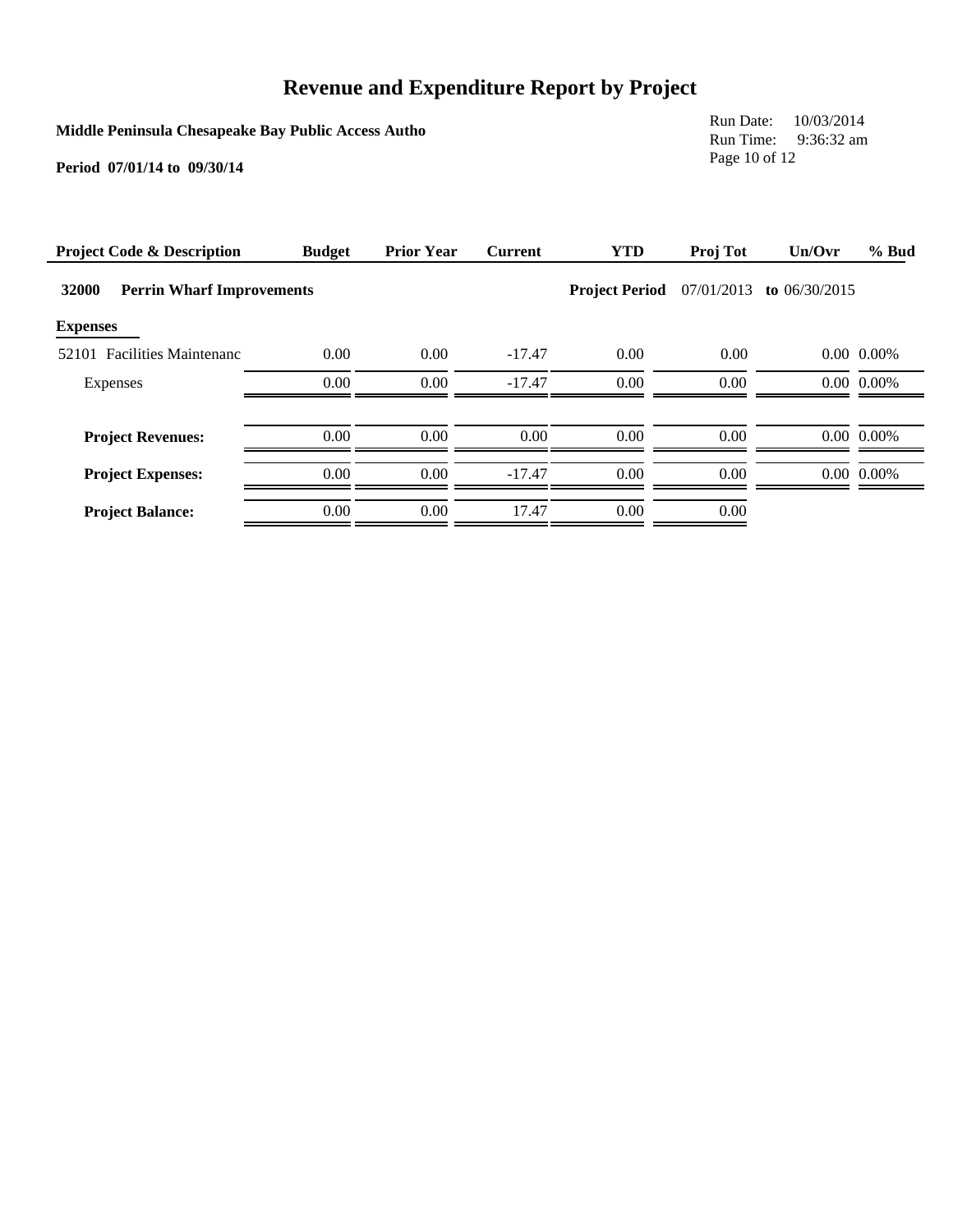**Middle Peninsula Chesapeake Bay Public Access Autho**

Run Date: 10/03/2014 Run Time: 9:36:32 am Page 11 of 12

| <b>Project Code &amp; Description</b> | <b>Budget</b> | <b>Prior Year</b> | <b>Current</b> | <b>YTD</b>            | Proj Tot   | Un/Ovr            | % Bud          |
|---------------------------------------|---------------|-------------------|----------------|-----------------------|------------|-------------------|----------------|
| 32001<br>Dan Kavanagh Memorial Fund   |               |                   |                | <b>Project Period</b> | 07/01/2013 | to $06/30/2015$   |                |
| <b>Revenues</b>                       |               |                   |                |                       |            |                   |                |
| 40201 Donations                       | 0.00          | 0.00              | 1.472.22       | 1.942.22              | 1,942.22   | $-1,942.22$ 0.00% |                |
| Revenues                              | 0.00          | 0.00              | 1.472.22       | 1.942.22              | 1.942.22   | $-1.942.22$ 0.00% |                |
| <b>Project Revenues:</b>              | 0.00          | 0.00              | 1.472.22       | 1.942.22              | 1.942.22   | $-1.942.22$ 0.00% |                |
| <b>Project Expenses:</b>              | 0.00          | 0.00              | 0.00           | 0.00                  | 0.00       |                   | $0.00\ 0.00\%$ |
| <b>Project Balance:</b>               | 0.00          | 0.00              | 1.472.22       | 1.942.22              | 1.942.22   |                   |                |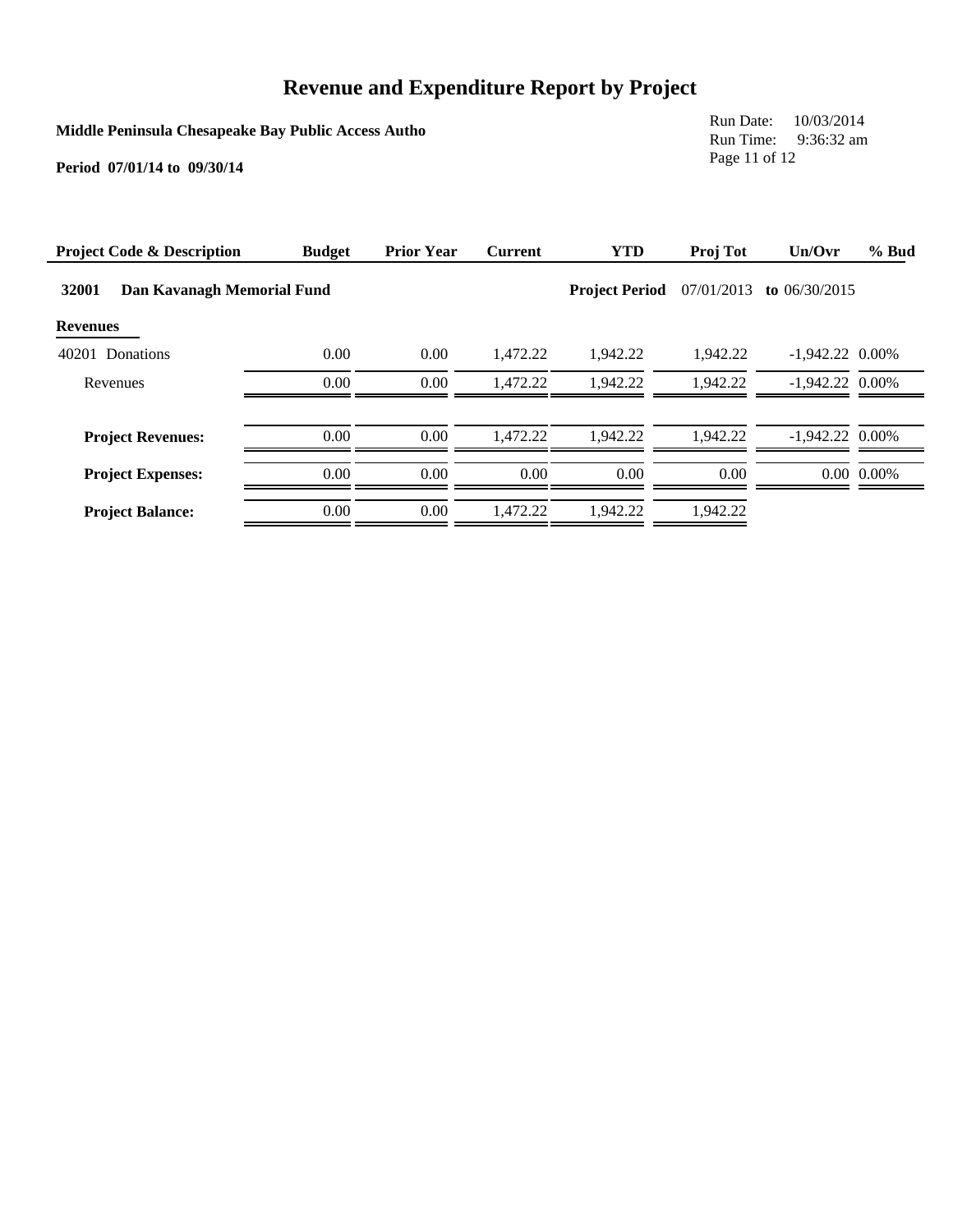**Middle Peninsula Chesapeake Bay Public Access Autho**

Run Date: 10/03/2014 Run Time: 9:36:32 am Page 12 of 12

| <b>Project Code &amp; Description</b> | <b>Budget</b> | <b>Prior Year</b> | <b>Current</b> | <b>YTD</b>            | Proj Tot   | Un/Ovr             | $%$ Bud        |
|---------------------------------------|---------------|-------------------|----------------|-----------------------|------------|--------------------|----------------|
| 32003<br><b>CBRF</b> Signage          |               |                   |                | <b>Project Period</b> | 07/01/2014 | to $06/30/2014$    |                |
| <b>Revenues</b>                       |               |                   |                |                       |            |                    |                |
| 40101 DCR                             | 0.00          | 0.00              | 0.00           | 500.00                | 500.00     | $-500.00$ 0.00%    |                |
| Revenues                              | 0.00          | 0.00              | $0.00\,$       | 500.00                | 500.00     | $-500.00$ 0.00%    |                |
|                                       |               |                   |                |                       |            |                    |                |
| <b>Project Revenues:</b>              | 0.00          | 0.00              | 0.00           | 500.00                | 500.00     | $-500.00$ $0.00\%$ |                |
| <b>Project Expenses:</b>              | 0.00          | 0.00              | 0.00           | 0.00                  | 0.00       |                    | $0.00\ 0.00\%$ |
| <b>Project Balance:</b>               | 0.00          | 0.00              | 0.00           | 500.00                | 500.00     |                    |                |
| <b>Report Total:</b>                  |               |                   | 13,864.39      | 107,815.66            |            |                    |                |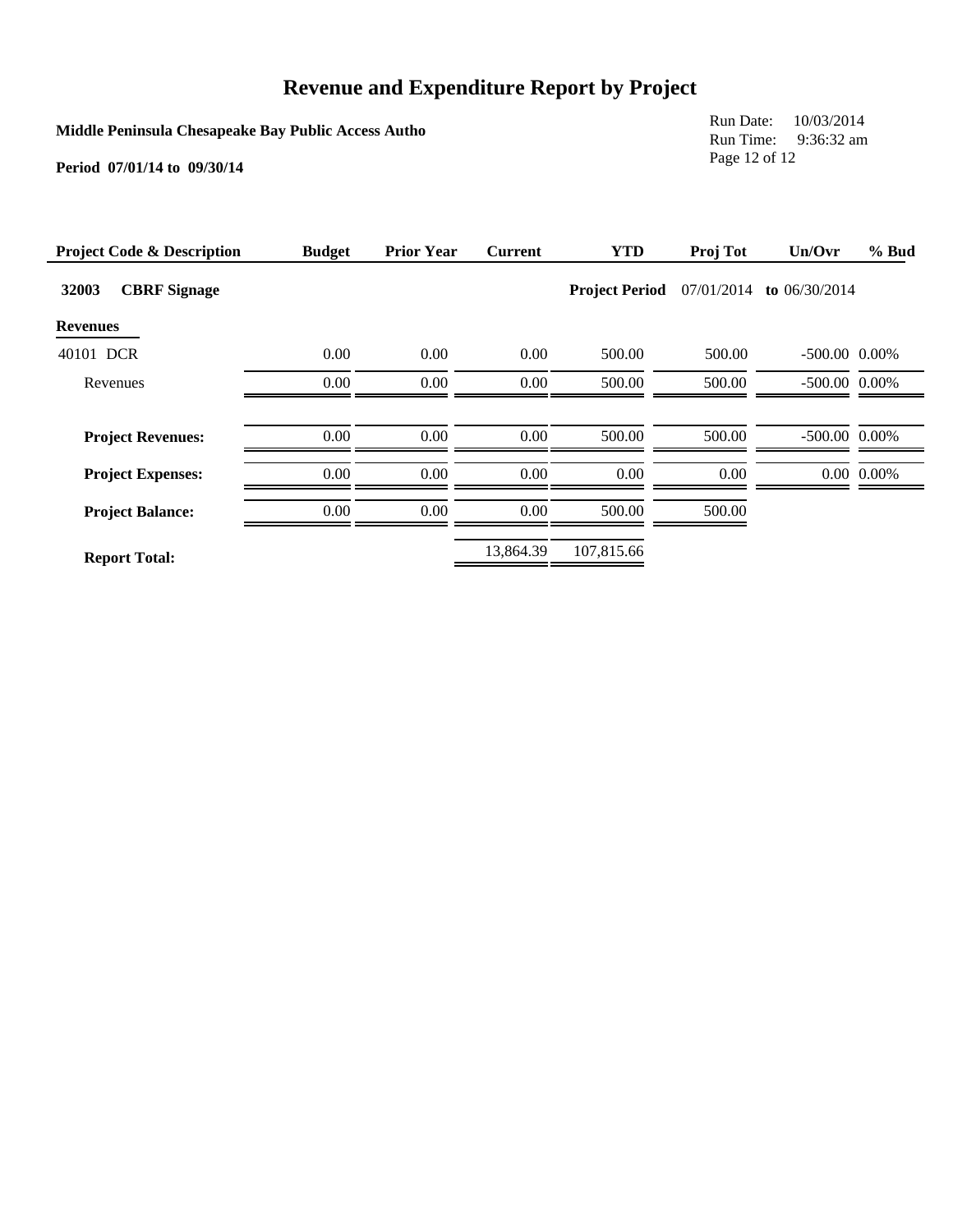### **Middle Peninsula Chesapeake Bay Public Access Autho**

Run Date: 10/03/2014 Run Time: 9:32:13 am Page 1 of 13

|                 | 30015 FY15 PAA Administration         |               | <b>Project Period</b> 07/01/2014 to 06/30/2015 |                |             |             |                 |                   |
|-----------------|---------------------------------------|---------------|------------------------------------------------|----------------|-------------|-------------|-----------------|-------------------|
|                 | <b>Element Code &amp; Description</b> | <b>Budget</b> | <b>Prior Year</b>                              | <b>Current</b> | <b>YTD</b>  | Proj Tot    | Un/Ovr          | $%$ Bud           |
|                 | 300150 FY15 Admin                     |               |                                                |                |             |             |                 |                   |
| <b>Revenues</b> |                                       |               |                                                |                |             |             |                 |                   |
|                 | 40210 Miscellaneous Income            | 0.00          | 0.00                                           | 3.07           | 3.07        | 3.07        |                 | $-3.07$ 0.00%     |
|                 | Revenues                              | 0.00          | 0.00                                           | 3.07           | 3.07        | 3.07        |                 | $-3.07$ 0.00%     |
| <b>Expenses</b> |                                       |               |                                                |                |             |             |                 |                   |
|                 | 53002 Supplies                        | 0.00          | 0.00                                           | 212.46         | 212.46      | 212.46      | $-212.46$ 0.00% |                   |
|                 | 53003 Meeting Supplies                | 0.00          | 0.00                                           | 47.55          | 47.55       | 47.55       |                 | $-47.55$ 0.00%    |
| 56001           | Consulting/Contractual                | 4,000.00      | 0.00                                           | 233.15         | 555.60      | 555.60      | 3,444.40 13.89% |                   |
| 56003           | Accounting                            | 522.00        | 0.00                                           | 0.00           | 388.50      | 388.50      |                 | 133.50 74.43%     |
|                 | 56008 Public Officials Insuranc       | 0.00          | 0.00                                           | 0.00           | 539.00      | 539.00      | -539.00 0.00%   |                   |
|                 | 57900 Miscellaneous Expense           | 0.00          | 0.00                                           | 0.00           | 10.00       | 10.00       |                 | $-10.00$ $0.00\%$ |
|                 | Expenses                              | 4,522.00      | 0.00                                           | 493.16         | 1,753.11    | 1,753.11    | 2,768.89 38.77% |                   |
|                 | Balance:                              | $-4,522.00$   | 0.00                                           | $-490.09$      | $-1,750.04$ | $-1,750.04$ |                 |                   |
|                 | <b>Project Revenues:</b>              | 0.00          | 0.00                                           | 3.07           | 3.07        | 3.07        |                 | $-3.07$ 0.00%     |
|                 | <b>Project Expense:</b>               | 4,522.00      | 0.00                                           | 493.16         | 1,753.11    | 1,753.11    | 2,768.89 38.77% |                   |
|                 | <b>Project Balance:</b>               | $-4,522.00$   | 0.00                                           | $-490.09$      | $-1,750.04$ | $-1,750.04$ |                 |                   |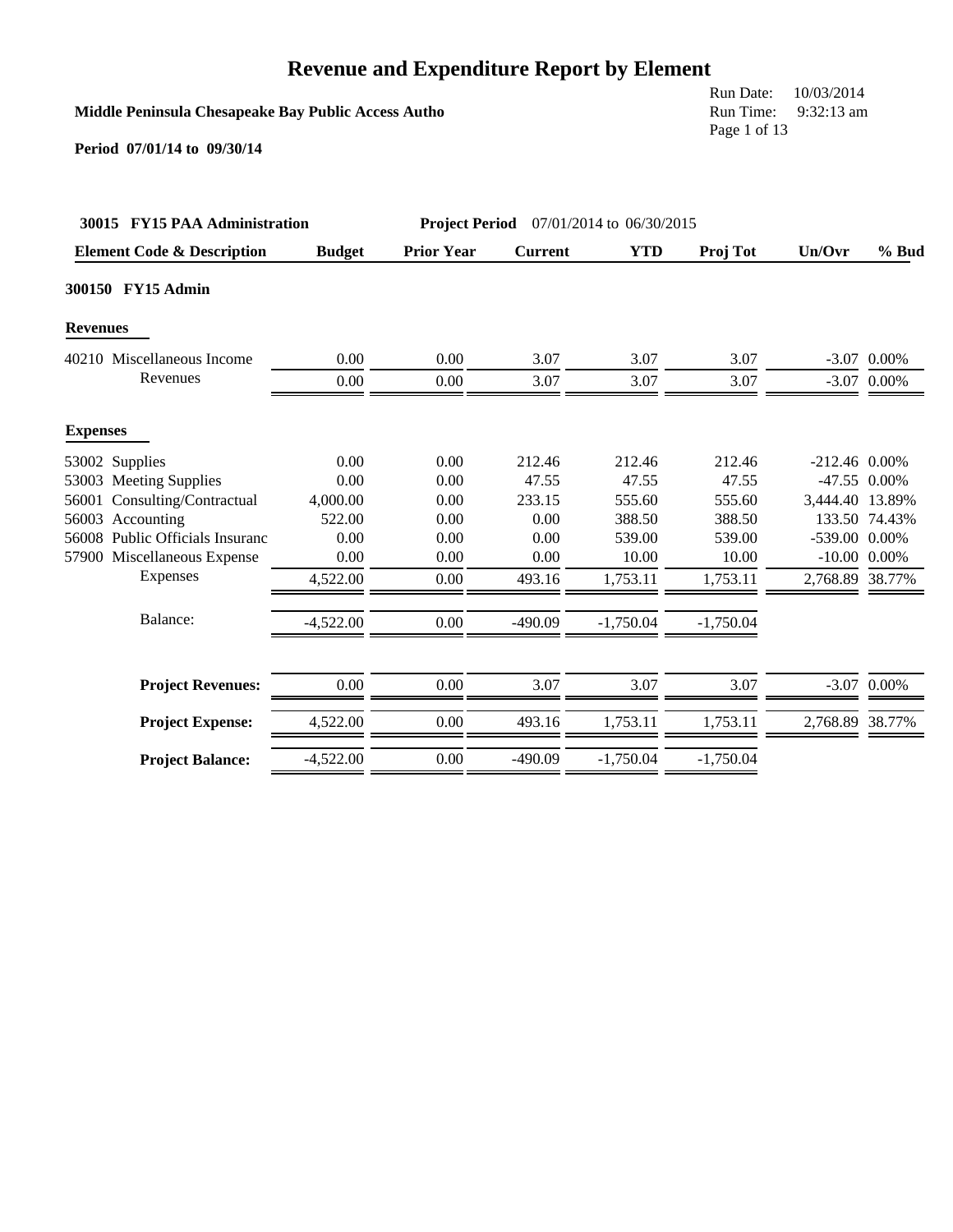|                                          |                                                     | <b>Revenue and Expenditure Report by Element</b> |                |            |              |                    |               |  |  |
|------------------------------------------|-----------------------------------------------------|--------------------------------------------------|----------------|------------|--------------|--------------------|---------------|--|--|
|                                          | Middle Peninsula Chesapeake Bay Public Access Autho |                                                  |                |            |              |                    |               |  |  |
| Period 07/01/14 to 09/30/14              |                                                     |                                                  |                |            | Page 2 of 13 |                    |               |  |  |
| 31002 Clay Tract Administration          |                                                     | <b>Project Period</b>                            |                | to         |              |                    |               |  |  |
| <b>Element Code &amp; Description</b>    | <b>Budget</b>                                       | <b>Prior Year</b>                                | <b>Current</b> | <b>YTD</b> | Proj Tot     | Un/Ovr             | % Bud         |  |  |
| <b>Revenues</b>                          |                                                     |                                                  |                |            |              |                    |               |  |  |
| 40213 Timber Sales                       | 0.00                                                | 0.00                                             | 14,136.93      | 14,136.93  | 14,136.93    | $-14,136.93$ 0.00% |               |  |  |
| Revenues                                 | 0.00                                                | 0.00                                             | 14,136.93      | 14,136.93  | 14,136.93    | $-14,136.93$       | 0.00%         |  |  |
| Balance:                                 | 0.00                                                | 0.00                                             | 14,136.93      | 14,136.93  | 14,136.93    |                    |               |  |  |
| 310020<br>Clay -NA05NOS4191239 Task 1.02 |                                                     |                                                  |                |            |              |                    |               |  |  |
| <b>Revenues</b>                          |                                                     |                                                  |                |            |              |                    |               |  |  |
| 40200 Interest Income                    | 0.00                                                | 0.00                                             | 2.08           | 2.73       | 2.73         |                    | $-2.73$ 0.00% |  |  |
| 40213 Timber Sales                       | 130,000.00                                          | 0.00                                             | 0.00           | 69,157.40  | 69,157.40    | 60,842.60 53.20%   |               |  |  |
| Revenues                                 | 130,000.00                                          | 0.00                                             | 2.08           | 69,160.13  | 69,160.13    | 60,839.87 53.20%   |               |  |  |
| <b>Expenses</b>                          |                                                     |                                                  |                |            |              |                    |               |  |  |
| 56001 Consulting/Contractual             | 13,000.00                                           | 0.00                                             | 1,413.69       | 9,439.45   | 9,439.45     | 3,560.55 72.61%    |               |  |  |
| Expenses                                 | 13,000.00                                           | 0.00                                             | 1,413.69       | 9,439.45   | 9,439.45     | 3,560.55 72.61%    |               |  |  |
| Balance:                                 | 117,000.00                                          | 0.00                                             | $-1,411.61$    | 59,720.68  | 59,720.68    |                    |               |  |  |
| <b>Project Revenues:</b>                 | 130,000.00                                          | 0.00                                             | 14,139.01      | 83,297.06  | 83,297.06    | 46,702.94 64.07%   |               |  |  |
| <b>Project Expense:</b>                  | 13,000.00                                           | 0.00                                             | 1,413.69       | 9,439.45   | 9,439.45     | 3,560.55 72.61%    |               |  |  |
| <b>Project Balance:</b>                  | 117,000.00                                          | 0.00                                             | 12,725.32      | 73,857.61  | 73,857.61    |                    |               |  |  |
|                                          |                                                     |                                                  |                |            |              |                    |               |  |  |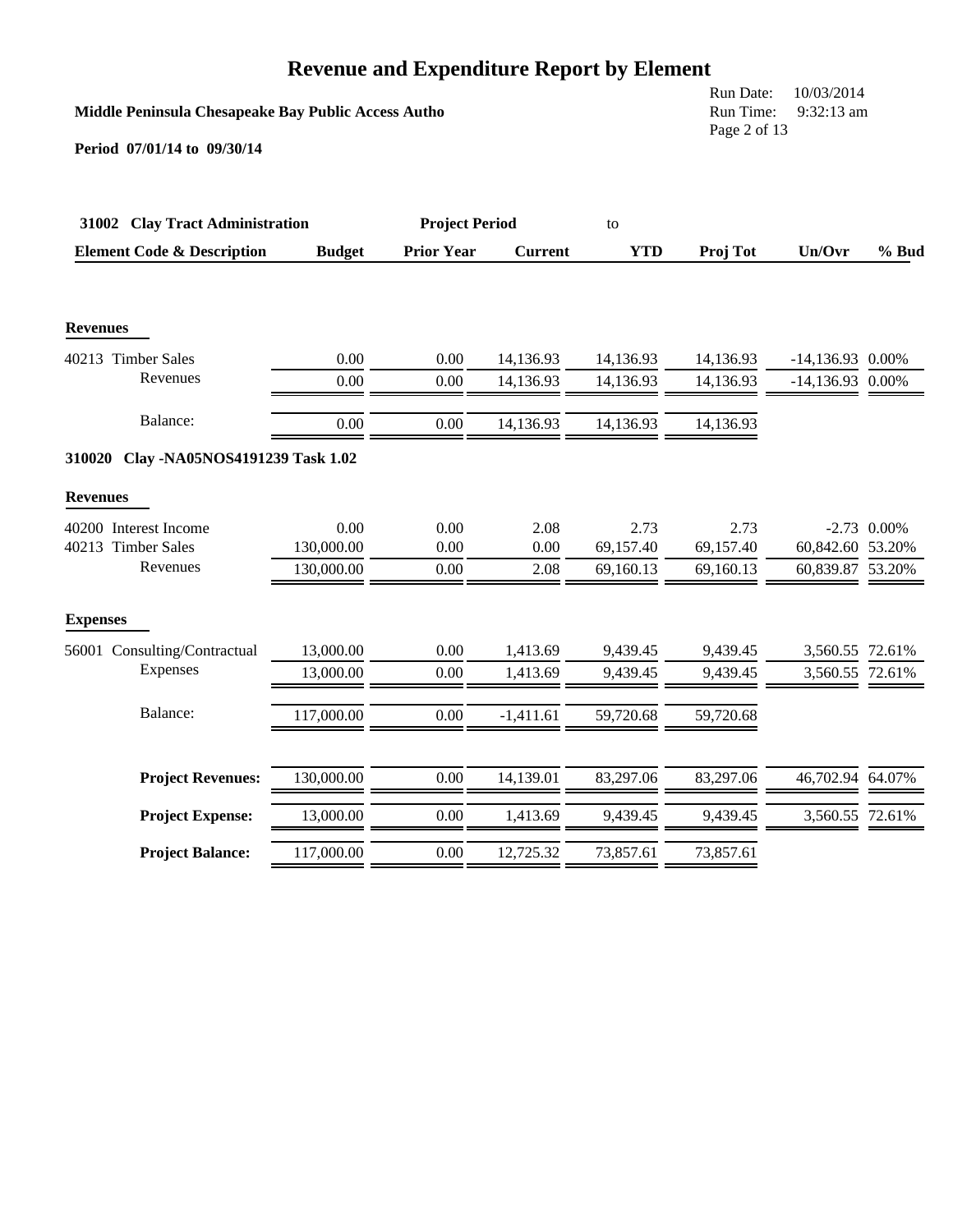### **Middle Peninsula Chesapeake Bay Public Access Autho**

Run Date: 10/03/2014 Run Time: 9:32:13 am Page 3 of 13

|                 | 31003 Haworth Tract Administration    |               |                   | <b>Project Period</b> |            |           |                   |             |
|-----------------|---------------------------------------|---------------|-------------------|-----------------------|------------|-----------|-------------------|-------------|
|                 | <b>Element Code &amp; Description</b> | <b>Budget</b> | <b>Prior Year</b> | <b>Current</b>        | <b>YTD</b> | Proj Tot  | Un/Ovr            | $%$ Bud     |
| 310030          | Haworth -NA05NOS419239 Task 1.01      |               |                   |                       |            |           |                   |             |
| <b>Revenues</b> |                                       |               |                   |                       |            |           |                   |             |
|                 | 40200 Interest Income                 | 25.00         | 0.00              | 2.00                  | 22.21      | 22.21     |                   | 2.79 88.84% |
|                 | 40213 Timber Sales                    | 21,000.00     | 6.609.03          | 0.00                  | 24,151.82  | 30,760.85 | $-9,760.85$       | 146.48%     |
|                 | Revenues                              | 21,025.00     | 6,609.03          | 2.00                  | 24,174.03  | 30,783.06 | -9,758.06 146.41% |             |
| <b>Expenses</b> |                                       |               |                   |                       |            |           |                   |             |
| 52101           | <b>Facilities Maintenance</b>         | 500.00        | 0.00              | 0.00                  | 0.00       | 0.00      | 500.00 0.00%      |             |
|                 | 53004 Equipment                       | 0.00          | 148.38            | 0.00                  | 0.00       | 148.38    | $-148.38$ 0.00%   |             |
| 56001           | Consulting/Contractual                | 13.960.65     | 6,460.65          | 756.74                | 1,562.62   | 8,023.27  | 5,937.38 57.47%   |             |
|                 | Expenses                              | 14,460.65     | 6,609.03          | 756.74                | 1,562.62   | 8,171.65  | 6,289.00 56.51%   |             |
|                 | Balance:                              | 6,564.35      | 0.00              | $-754.74$             | 22,611.41  | 22,611.41 |                   |             |
|                 | <b>Project Revenues:</b>              | 21,025.00     | 6,609.03          | 2.00                  | 24,174.03  | 30,783.06 | -9,758.06 146.41% |             |
|                 | <b>Project Expense:</b>               | 14,460.65     | 6,609.03          | 756.74                | 1,562.62   | 8,171.65  | 6,289.00 56.51%   |             |
|                 | <b>Project Balance:</b>               | 6,564.35      | 0.00              | $-754.74$             | 22.611.41  | 22,611.41 |                   |             |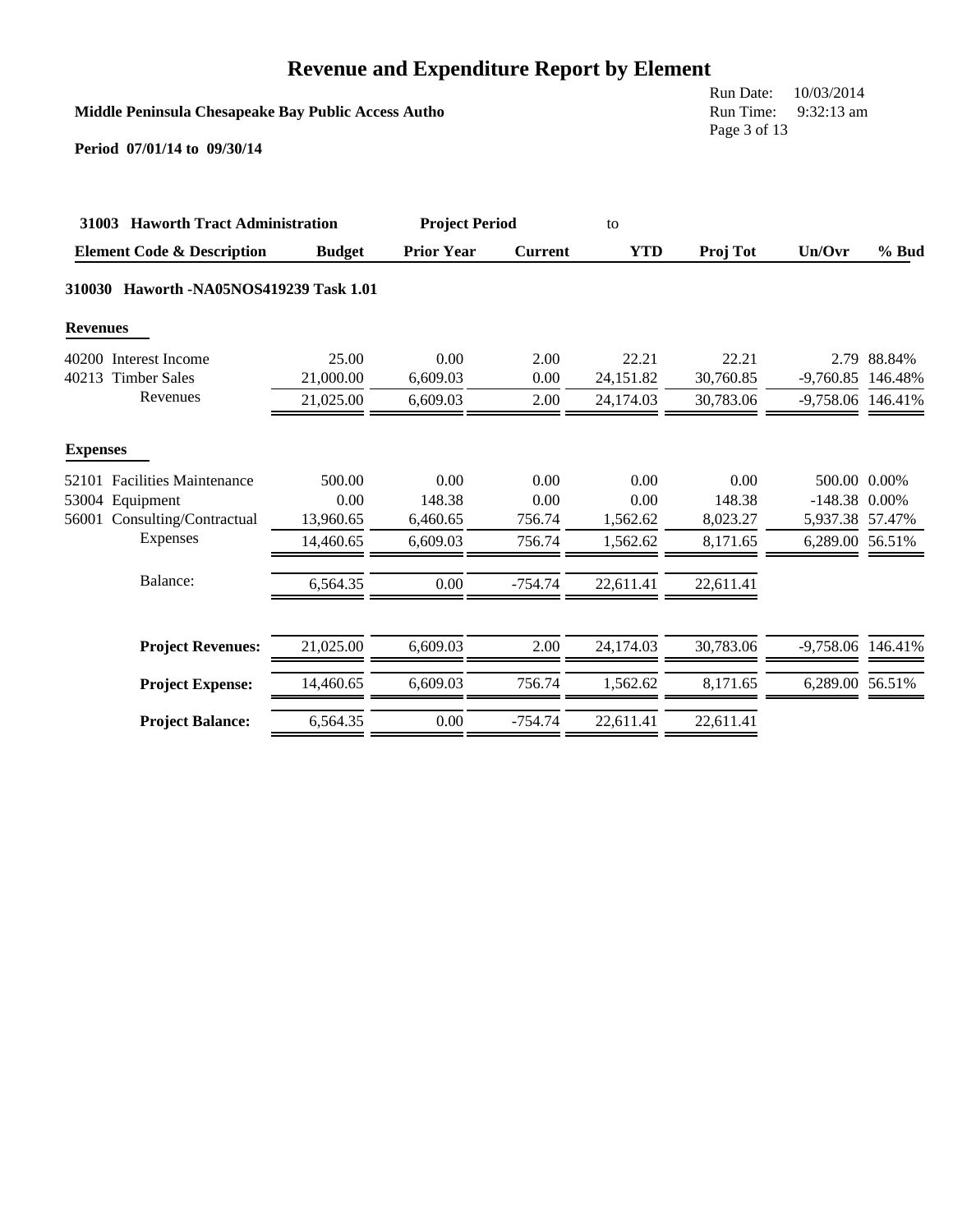**Middle Peninsula Chesapeake Bay Public Access Autho**

Run Date: 10/03/2014 Run Time: 9:32:13 am Page 4 of 13

**Period 07/01/14 to 09/30/14**

| 31006 Captain Sinclair Landing Property Adm Project Period 07/01/2013 to 06/30/2015 |               |                   |                |            |             |                 |                 |
|-------------------------------------------------------------------------------------|---------------|-------------------|----------------|------------|-------------|-----------------|-----------------|
| <b>Element Code &amp; Description</b>                                               | <b>Budget</b> | <b>Prior Year</b> | <b>Current</b> | <b>YTD</b> | Proj Tot    | Un/Ovr          | % Bud           |
| 310060 Lands End Tenant House Admin                                                 |               |                   |                |            |             |                 |                 |
| <b>Revenues</b>                                                                     |               |                   |                |            |             |                 |                 |
| 40212 Rental Income                                                                 | 21,724.96     | 8,764.96          | 1,080.00       | 6,679.04   | 15,444.00   | 6,280.96 71.09% |                 |
| Revenues                                                                            | 21,724.96     | 8,764.96          | 1,080.00       | 6,679.04   | 15,444.00   | 6,280.96 71.09% |                 |
| <b>Expenses</b>                                                                     |               |                   |                |            |             |                 |                 |
| 52101 Facilities Maintenance                                                        | 1,990.00      | 990.00            | 0.00           | 0.00       | 990.00      | 1,000.00 49.75% |                 |
| 52102 Flood Insurance                                                               | 3,106.00      | 1,553.00          | 0.00           | 0.00       | 1,553.00    | 1,553.00 50.00% |                 |
| Expenses                                                                            | 5,096.00      | 2,543.00          | 0.00           | 0.00       | 2,543.00    | 2,553.00 49.90% |                 |
| Balance:                                                                            | 16,628.96     | 6,221.96          | 1,080.00       | 6,679.04   | 12,901.00   |                 |                 |
| 310061 Lands End Main House                                                         |               |                   |                |            |             |                 |                 |
| <b>Revenues</b>                                                                     |               |                   |                |            |             |                 |                 |
| 40210 Miscellaneous Income                                                          | 10,505.82     | 6,081.36          | 0.00           | 4,424.46   | 10,505.82   |                 | 0.00 100.00%    |
| 40212 Rental Income                                                                 | 9,720.00      | 0.00              | 900.00         | 2,339.95   | 2,339.95    | 7,380.05 24.07% |                 |
| 40213 Timber Sales                                                                  | 0.00          | 0.00              | 0.00           | 0.00       | 0.00        |                 | $0.00\ 0.00\%$  |
| Revenues                                                                            | 20,225.82     | 6,081.36          | 900.00         | 6,764.41   | 12,845.77   | 7,380.05 63.51% |                 |
| <b>Expenses</b>                                                                     |               |                   |                |            |             |                 |                 |
| 52100 Property Insurance                                                            | 4,014.00      | 2,007.00          | 0.00           | 1,039.00   | 3,046.00    |                 | 968.00 75.88%   |
| 52101 Facilities Maintenance                                                        | 5,867.69      | 2,867.69          | 242.50         | 3,640.93   | 6,508.62    |                 | -640.93 110.92% |
| 52102 Flood Insurance                                                               | 4,428.00      | 2,214.00          | 0.00           | 0.00       | 2,214.00    | 2,214.00 50.00% |                 |
| 52110 Utilities                                                                     | 1,370.00      | 970.14            | 258.15         | 478.42     | 1,448.56    |                 | -78.56 105.73%  |
| 53002 Supplies                                                                      | 975.43        | 975.43            | 0.00           | 0.00       | 975.43      |                 | 0.00 100.00%    |
| 53004 Equipment                                                                     | 579.00        | 578.98            | 567.67         | 567.67     | 1,146.65    |                 | -567.65 198.04% |
| 55000 Workshops/Conferences                                                         | 50.00         | 50.00             | 0.00           | 0.00       | 50.00       |                 | 0.00 100.00%    |
| 56004 Legal                                                                         | 5,644.75      | 5,644.75          | 0.00           | 0.00       | 5,644.75    |                 | 0.00 100.00%    |
| 57900 Miscellaneous Expense                                                         | 107.98        | 107.98            | 0.00           | 0.00       | 107.98      |                 | 0.00 100.00%    |
| Expenses                                                                            | 23,036.85     | 15,415.97         | 1,068.32       | 5,726.02   | 21,141.99   | 1,894.86 91.77% |                 |
| Balance:                                                                            | $-2,811.03$   | $-9,334.61$       | $-168.32$      | 1,038.39   | $-8,296.22$ |                 |                 |
| 310063 Capt Sinclair Landing Access Administration                                  |               |                   |                |            |             |                 |                 |
| <b>Expenses</b>                                                                     |               |                   |                |            |             |                 |                 |
| 56007 Fees & Permits                                                                | 0.00          | 0.00              | 0.00           | 70.50      | 70.50       | -70.50 0.00%    |                 |
| Expenses                                                                            | 0.00          | 0.00              | 0.00           | 70.50      | 70.50       | -70.50 0.00%    |                 |
|                                                                                     |               |                   |                |            |             |                 |                 |

Balance: 0.00 0.00 0.00 -70.50 -70.50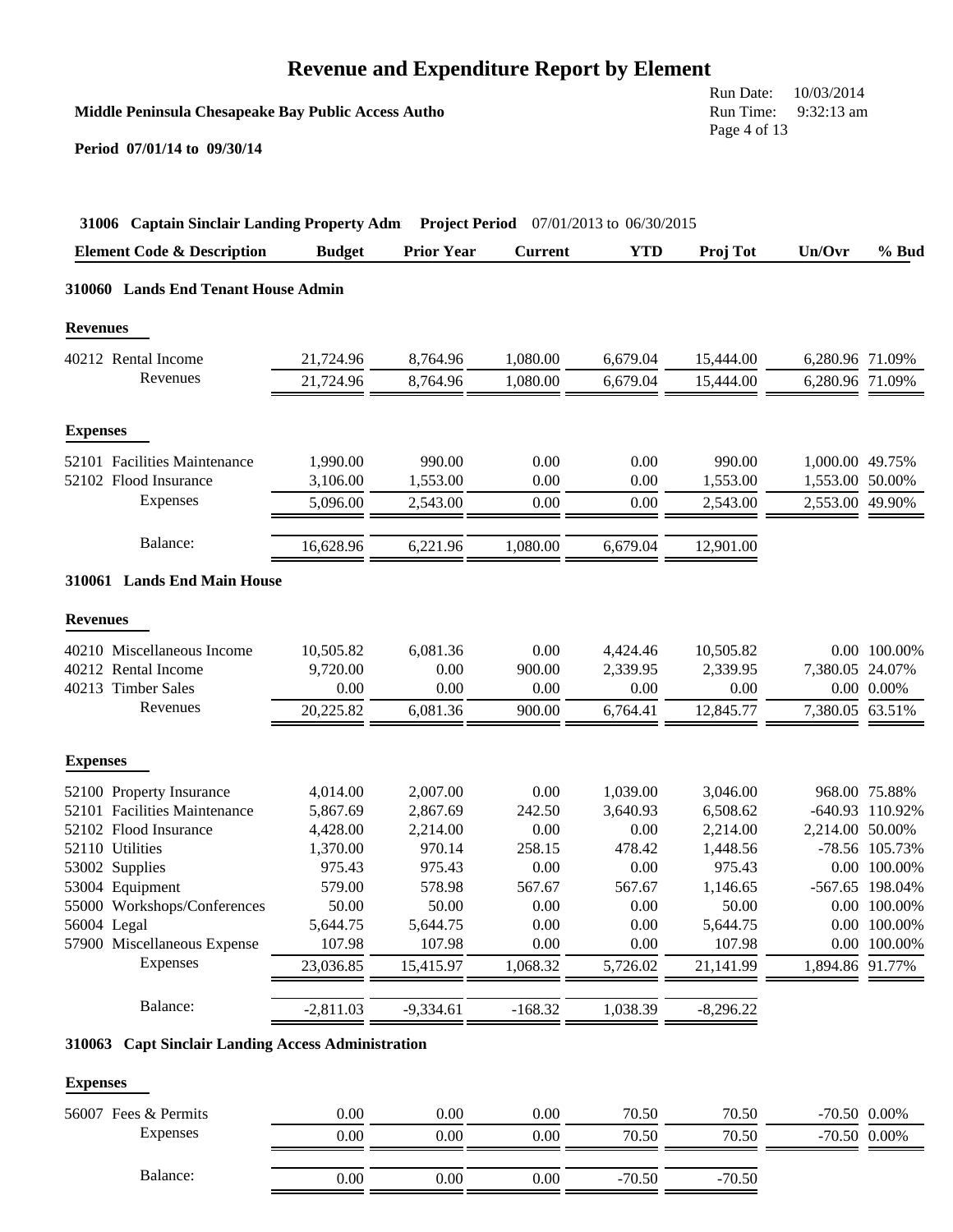**Middle Peninsula Chesapeake Bay Public Access Autho**

Run Date: 10/03/2014 Run Time: 9:32:13 am Page 5 of 13

| 31006 Captain Sinclair Landing Property Adm |               | <b>Project Period</b><br>$07/01/2013$ to $06/30/2015$ |                |            |                 |                  |       |  |  |
|---------------------------------------------|---------------|-------------------------------------------------------|----------------|------------|-----------------|------------------|-------|--|--|
| <b>Element Code &amp; Description</b>       | <b>Budget</b> | <b>Prior Year</b>                                     | <b>Current</b> | <b>YTD</b> | <b>Proj Tot</b> | Un/Ovr           | % Bud |  |  |
|                                             |               |                                                       |                |            |                 |                  |       |  |  |
| <b>Project Revenues:</b>                    | 41,950.78     | 14.846.32                                             | 1.980.00       | 13.443.45  | 28,289.77       | 13.661.01 67.44% |       |  |  |
| <b>Project Expense:</b>                     | 28.132.85     | 17.958.97                                             | 1.068.32       | 5.796.52   | 23.755.49       | 4.377.36 84.44%  |       |  |  |
| <b>Project Balance:</b>                     | 13.817.93     | $-3.112.65$                                           | 911.68         | 7.646.93   | 4,534.28        |                  |       |  |  |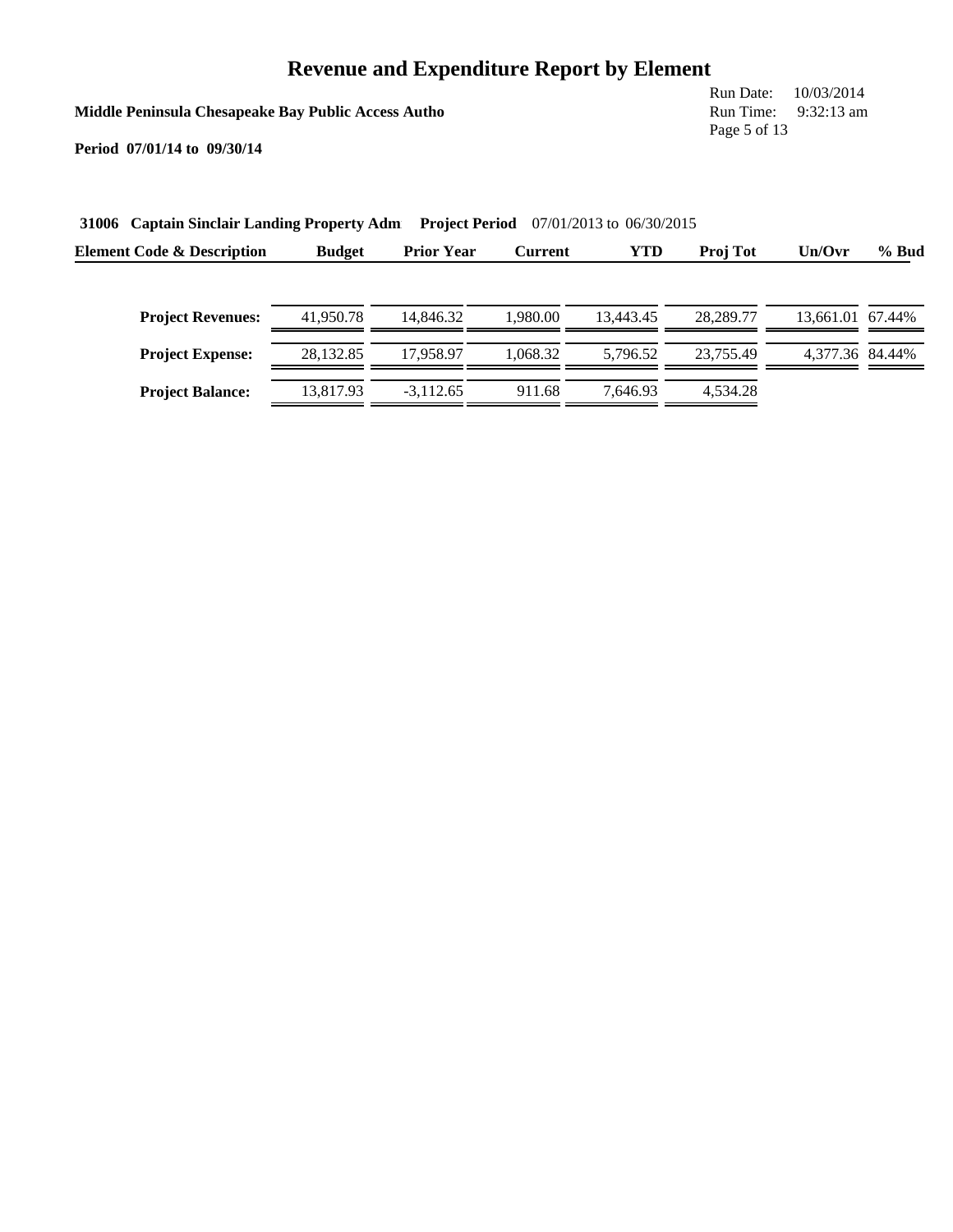### **Middle Peninsula Chesapeake Bay Public Access Autho**

Run Date: 10/03/2014 Run Time: 9:32:13 am Page 6 of 13

| 31007           | <b>Hall Property Administration</b>   | <b>Project Period</b> 07/01/2013 to 06/30/2015 |                   |                |            |             |                   |                |
|-----------------|---------------------------------------|------------------------------------------------|-------------------|----------------|------------|-------------|-------------------|----------------|
|                 | <b>Element Code &amp; Description</b> | <b>Budget</b>                                  | <b>Prior Year</b> | <b>Current</b> | <b>YTD</b> | Proj Tot    | Un/Ovr            | $%$ Bud        |
| 310070          | <b>Hall Property Administration</b>   |                                                |                   |                |            |             |                   |                |
| <b>Expenses</b> |                                       |                                                |                   |                |            |             |                   |                |
| 56004 Legal     |                                       | 0.00                                           | 3,418.09          | 0.00           | 0.00       | 3,418.09    | $-3,418.09$       | 0.00%          |
|                 | Expenses                              | 0.00                                           | 3.418.09          | 0.00           | 0.00       | 3,418.09    | $-3,418.09$ 0.00% |                |
|                 | Balance:                              | 0.00                                           | $-3,418.09$       | 0.00           | 0.00       | $-3,418.09$ |                   |                |
|                 | <b>Project Revenues:</b>              | 0.00                                           | 0.00              | 0.00           | 0.00       | 0.00        |                   | $0.00\ 0.00\%$ |
|                 | <b>Project Expense:</b>               | 0.00                                           | 3,418.09          | 0.00           | 0.00       | 3,418.09    | $-3,418.09$ 0.00% |                |
|                 | <b>Project Balance:</b>               | 0.00                                           | $-3.418.09$       | 0.00           | 0.00       | $-3,418.09$ |                   |                |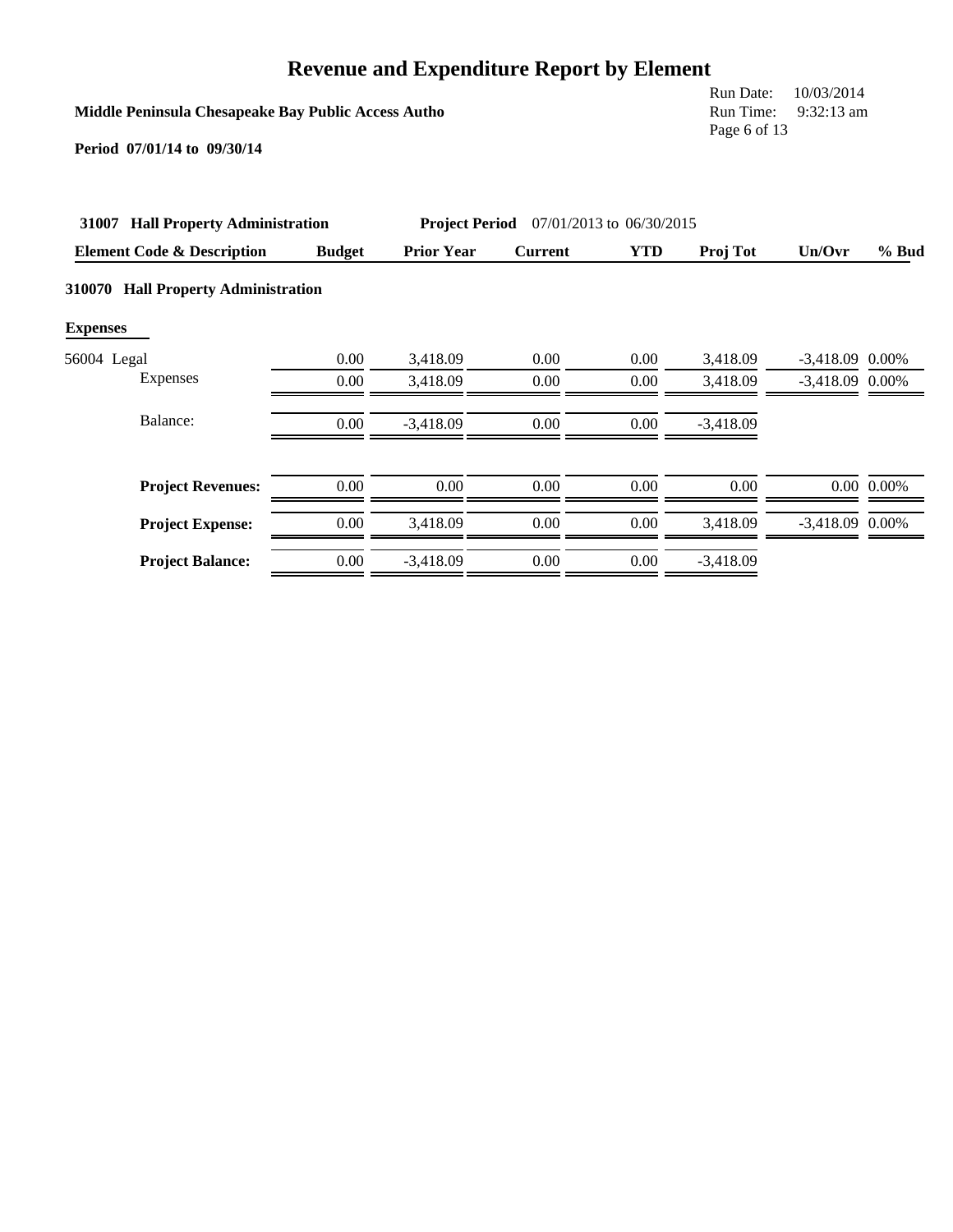|                                                                                    |                                        | <b>Revenue and Expenditure Report by Element</b> |                |            |          |                   |                |
|------------------------------------------------------------------------------------|----------------------------------------|--------------------------------------------------|----------------|------------|----------|-------------------|----------------|
| Middle Peninsula Chesapeake Bay Public Access Autho<br>Period 07/01/14 to 09/30/14 | Run Date:<br>Run Time:<br>Page 7 of 13 | 10/03/2014<br>$9:32:13$ am                       |                |            |          |                   |                |
| 31008 Land Acquisitions                                                            |                                        | <b>Project Period</b>                            |                | to         |          |                   |                |
| <b>Element Code &amp; Description</b>                                              | <b>Budget</b>                          | <b>Prior Year</b>                                | <b>Current</b> | <b>YTD</b> | Proj Tot | Un/Ovr            | % Bud          |
| 310080 Land Acquisition Costs                                                      |                                        |                                                  |                |            |          |                   |                |
| <b>Revenues</b>                                                                    |                                        |                                                  |                |            |          |                   |                |
| 40210 Miscellaneous Income                                                         | 0.00                                   | 0.00                                             | 0.00           | 3,000.00   | 3,000.00 | $-3,000.00$ 0.00% |                |
| Revenues                                                                           | 0.00                                   | 0.00                                             | 0.00           | 3,000.00   | 3,000.00 | $-3,000.00$ 0.00% |                |
| Balance:                                                                           | 0.00                                   | 0.00                                             | 0.00           | 3,000.00   | 3,000.00 |                   |                |
| <b>Project Revenues:</b>                                                           | 0.00                                   | 0.00                                             | 0.00           | 3,000.00   | 3,000.00 | $-3,000.00$ 0.00% |                |
| <b>Project Expense:</b>                                                            | $0.00\,$                               | 0.00                                             | 0.00           | 0.00       | 0.00     |                   | $0.00\ 0.00\%$ |
| <b>Project Balance:</b>                                                            | 0.00                                   | 0.00                                             | 0.00           | 3,000.00   | 3,000.00 |                   |                |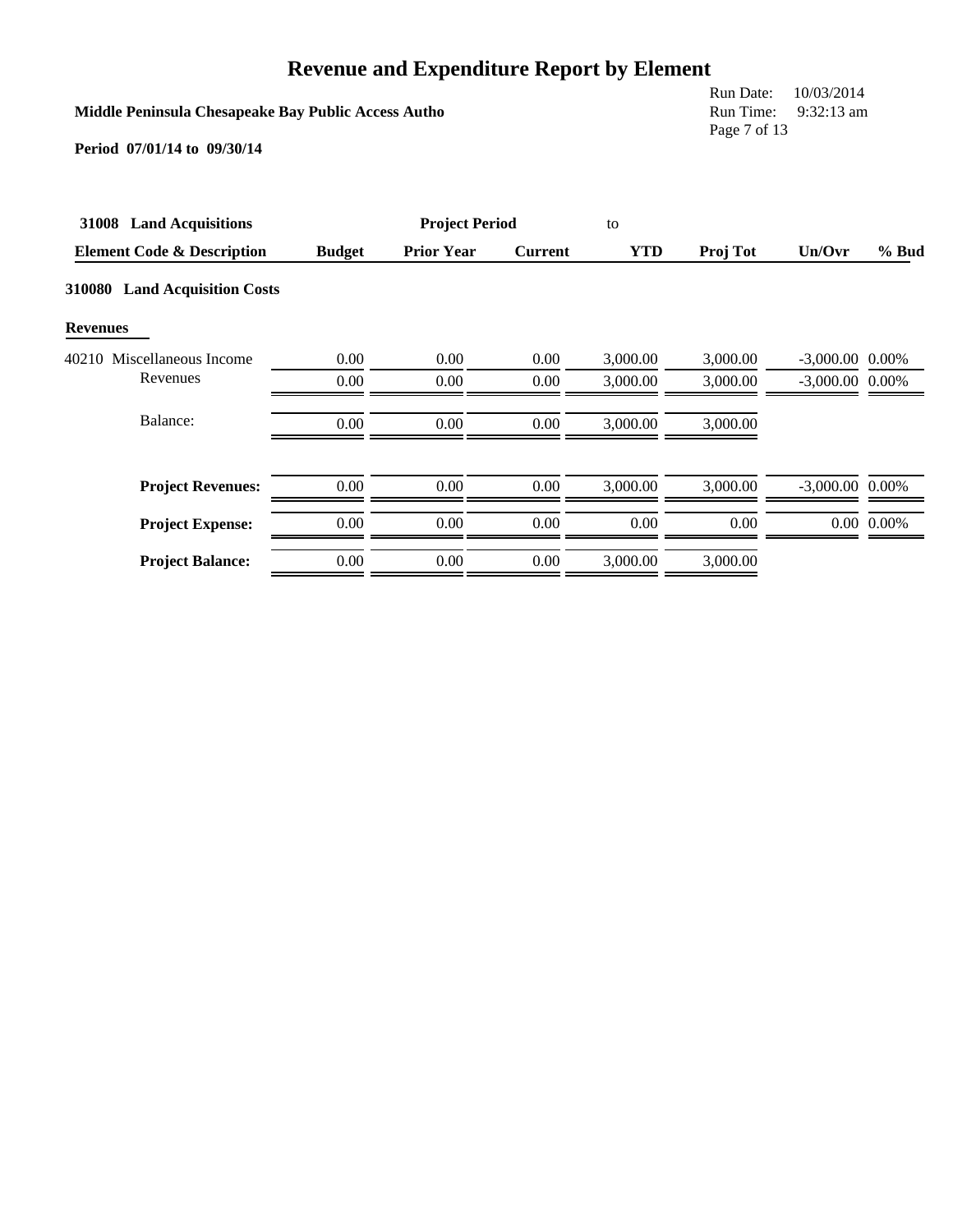### **Middle Peninsula Chesapeake Bay Public Access Autho**

Run Date: 10/03/2014 Run Time: 9:32:13 am Page 8 of 13

| 31009 Perrin Wharf Administration     |               |                   | <b>Project Period</b> 07/31/2014 to 06/30/2015 |            |          |                |         |
|---------------------------------------|---------------|-------------------|------------------------------------------------|------------|----------|----------------|---------|
| <b>Element Code &amp; Description</b> | <b>Budget</b> | <b>Prior Year</b> | <b>Current</b>                                 | <b>YTD</b> | Proj Tot | Un/Ovr         | $%$ Bud |
| <b>Revenues</b>                       |               |                   |                                                |            |          |                |         |
| 40214 Wharf Tie-Up Fees               | 3,000.00      | 20.00             | 0.00                                           | 25.00      | 45.00    | 2,955.00 1.50% |         |
| Revenues                              | 3,000.00      | 20.00             | 0.00                                           | 25.00      | 45.00    | 2,955.00 1.50% |         |
| <b>Expenses</b>                       |               |                   |                                                |            |          |                |         |
| 52101 Facilities Maintenance          | 3,000.00      | 0.00              | 0.00                                           | 0.00       | 0.00     | 3,000.00 0.00% |         |
| Expenses                              | 3,000.00      | 0.00              | 0.00                                           | 0.00       | 0.00     | 3,000.00 0.00% |         |
| Balance:                              | 0.00          | 20.00             | 0.00                                           | 25.00      | 45.00    |                |         |
| 310090 Perrin Wharf Admin             |               |                   |                                                |            |          |                |         |
| <b>Expenses</b>                       |               |                   |                                                |            |          |                |         |
| 52101 Facilities Maintenance          | 0.00          | 0.00              | 17.47                                          | 17.47      | 17.47    | $-17.47$ 0.00% |         |
| Expenses                              | 0.00          | 0.00              | 17.47                                          | 17.47      | 17.47    | $-17.47$ 0.00% |         |
| Balance:                              | 0.00          | 0.00              | $-17.47$                                       | $-17.47$   | $-17.47$ |                |         |
| <b>Project Revenues:</b>              | 3,000.00      | 20.00             | 0.00                                           | 25.00      | 45.00    | 2,955.00 1.50% |         |
| <b>Project Expense:</b>               | 3,000.00      | 0.00              | 17.47                                          | 17.47      | 17.47    | 2,982.53 0.58% |         |
| <b>Project Balance:</b>               | 0.00          | 20.00             | $-17.47$                                       | 7.53       | 27.53    |                |         |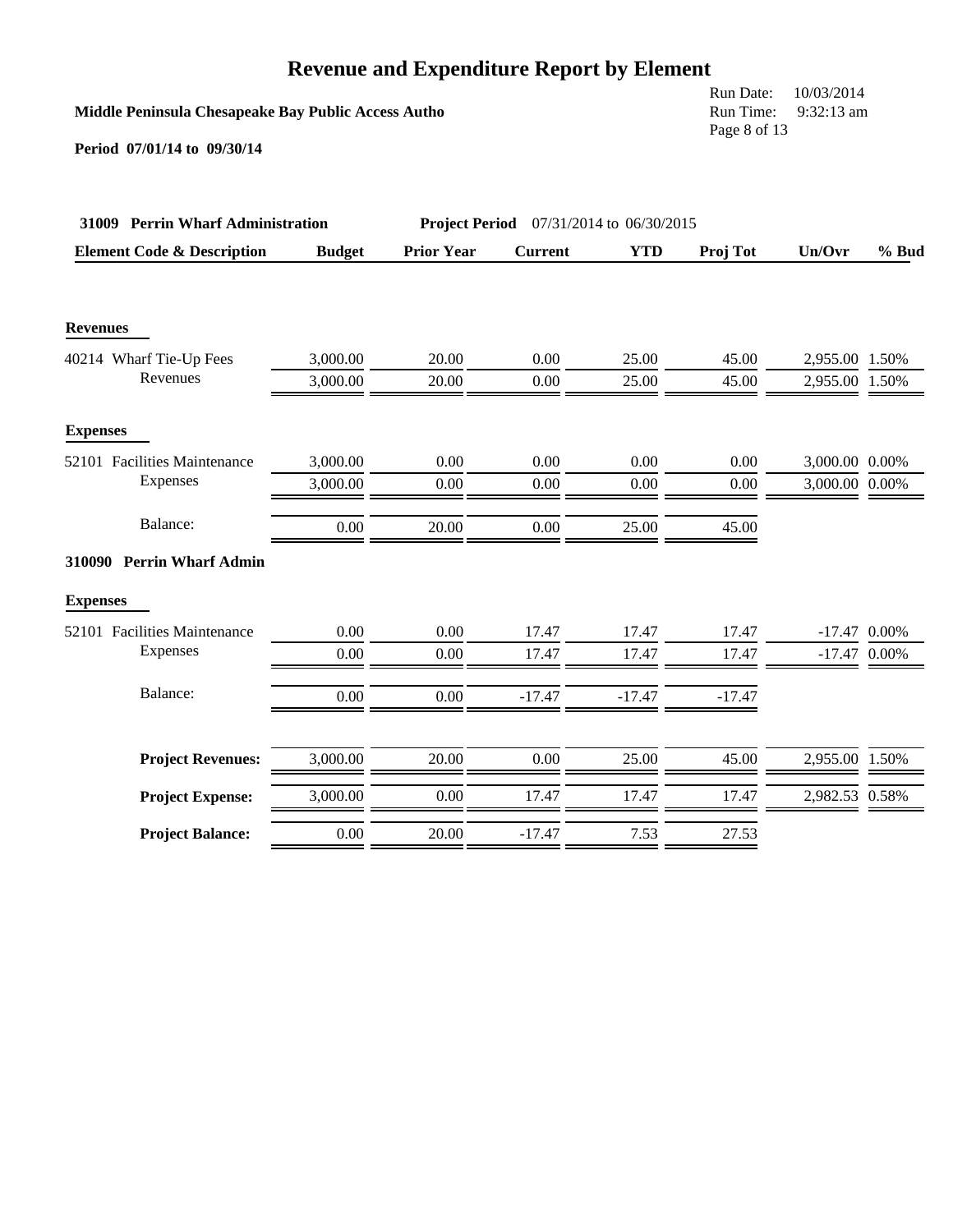### **Middle Peninsula Chesapeake Bay Public Access Autho**

Run Date: 10/03/2014 Run Time: 9:32:13 am Page 9 of 13

| 31010 Sloop Landing Administration    |               | <b>Project Period</b> | 07/01/2014 to 06/30/2015 |            |          |          |              |
|---------------------------------------|---------------|-----------------------|--------------------------|------------|----------|----------|--------------|
| <b>Element Code &amp; Description</b> | <b>Budget</b> | <b>Prior Year</b>     | <b>Current</b>           | <b>YTD</b> | Proj Tot | Un/Ovr   | $%$ Bud      |
| <b>Revenues</b>                       |               |                       |                          |            |          |          |              |
| 40000 Agency Matching Funds           | 4,318.50      | 4,318.50              | 0.00                     | 0.00       | 4,318.50 |          | 0.00 100.00% |
| Revenues                              | 4,318.50      | 4,318.50              | 0.00                     | 0.00       | 4,318.50 |          | 0.00 100.00% |
| <b>Expenses</b>                       |               |                       |                          |            |          |          |              |
| 56004 Legal                           | 4,318.50      | 4,318.50              | 0.00                     | 0.00       | 4,318.50 | $0.00\,$ | 100.00%      |
| Expenses                              | 4,318.50      | 4,318.50              | 0.00                     | 0.00       | 4,318.50 |          | 0.00 100.00% |
| Balance:                              | 0.00          | 0.00                  | 0.00                     | 0.00       | 0.00     |          |              |
| <b>Project Revenues:</b>              | 4,318.50      | 4,318.50              | 0.00                     | 0.00       | 4,318.50 |          | 0.00 100.00% |
| <b>Project Expense:</b>               | 4,318.50      | 4,318.50              | 0.00                     | 0.00       | 4,318.50 |          | 0.00 100.00% |
| <b>Project Balance:</b>               | 0.00          | 0.00                  | 0.00                     | 0.00       | 0.00     |          |              |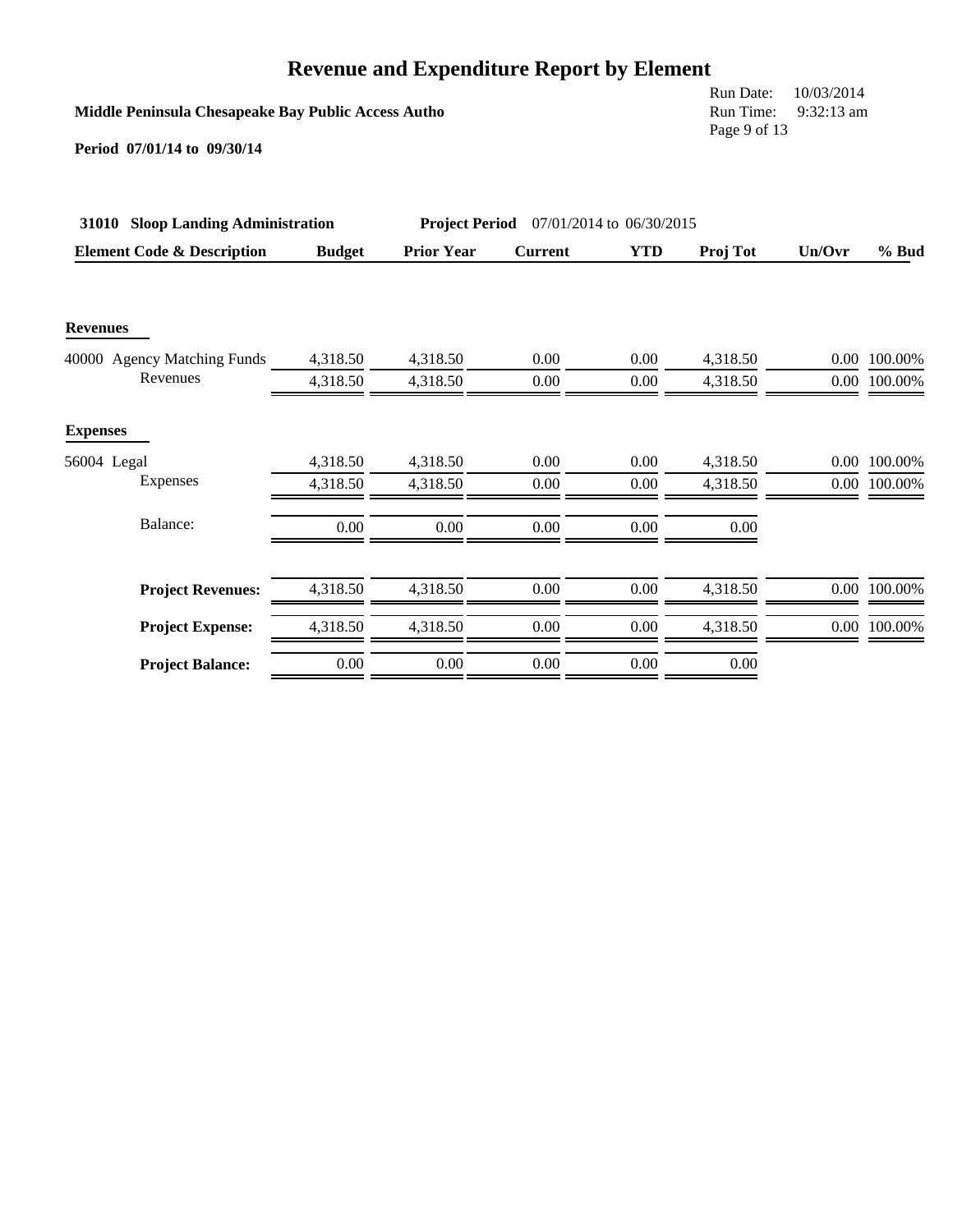**Middle Peninsula Chesapeake Bay Public Access Autho**

Run Date: 10/03/2014 Run Time: 9:32:13 am Page 10 of 13

| 31011 Dutchmans Point Administration  |               | <b>Project Period</b> | 07/01/2014 to 06/30/2015 |            |          |        |              |
|---------------------------------------|---------------|-----------------------|--------------------------|------------|----------|--------|--------------|
| <b>Element Code &amp; Description</b> | <b>Budget</b> | <b>Prior Year</b>     | <b>Current</b>           | <b>YTD</b> | Proj Tot | Un/Ovr | % Bud        |
|                                       |               |                       |                          |            |          |        |              |
| <b>Revenues</b>                       |               |                       |                          |            |          |        |              |
| 40000 Agency Matching Funds           | 3,827.79      | 3,827.79              | 0.00                     | 0.00       | 3,827.79 |        | 0.00 100.00% |
| Revenues                              | 3,827.79      | 3,827.79              | 0.00                     | 0.00       | 3,827.79 |        | 0.00 100.00% |
| <b>Expenses</b>                       |               |                       |                          |            |          |        |              |
| 56004 Legal                           | 3,827.79      | 3,827.79              | 0.00                     | 0.00       | 3,827.79 | 0.00   | 100.00%      |
| Expenses                              | 3,827.79      | 3,827.79              | 0.00                     | 0.00       | 3,827.79 |        | 0.00 100.00% |
| Balance:                              | 0.00          | 0.00                  | 0.00                     | 0.00       | 0.00     |        |              |
|                                       |               |                       |                          |            |          |        |              |
| <b>Project Revenues:</b>              | 3,827.79      | 3,827.79              | 0.00                     | 0.00       | 3,827.79 |        | 0.00 100.00% |
| <b>Project Expense:</b>               | 3,827.79      | 3,827.79              | 0.00                     | 0.00       | 3,827.79 |        | 0.00 100.00% |
| <b>Project Balance:</b>               | 0.00          | 0.00                  | 0.00                     | 0.00       | 0.00     |        |              |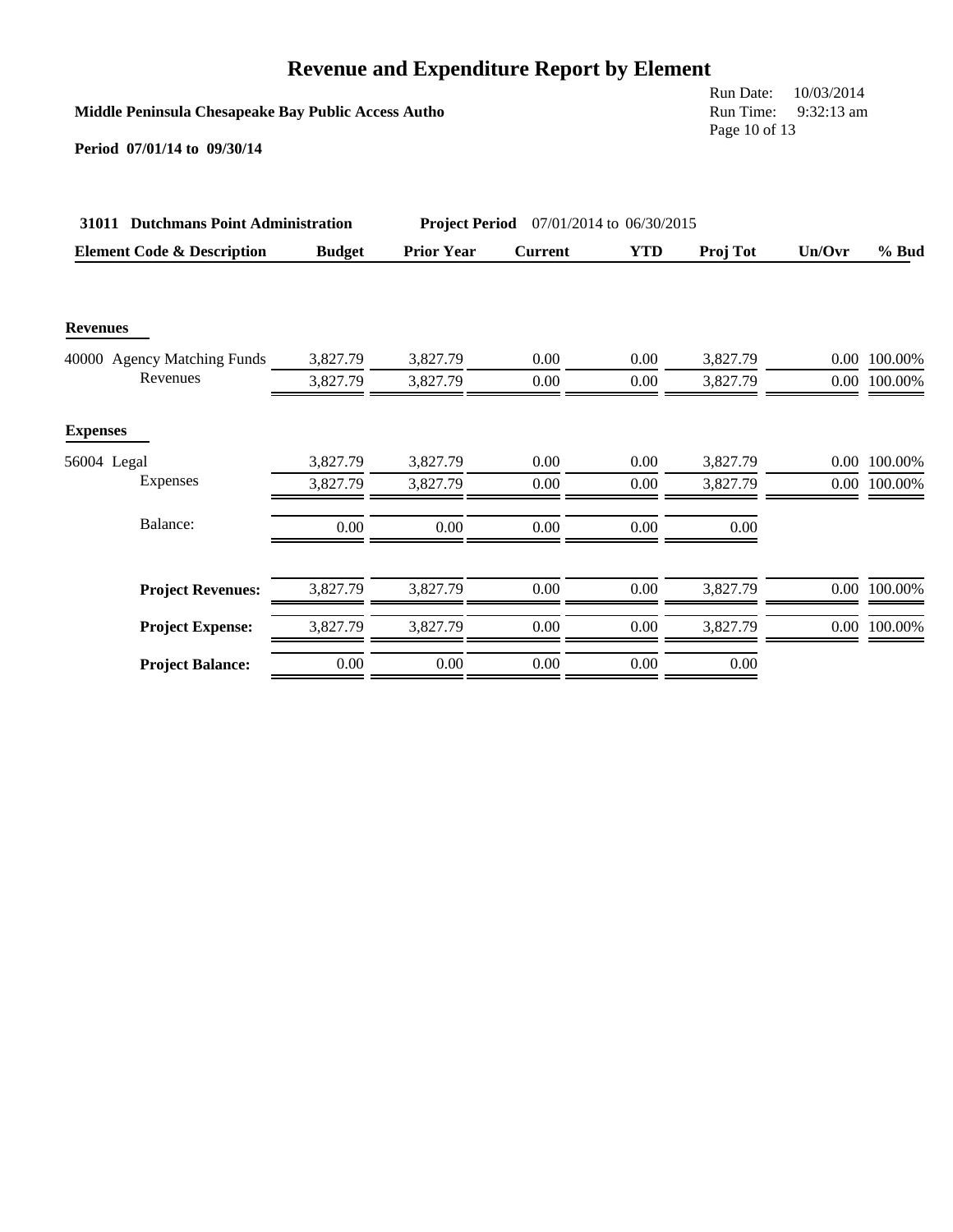### **Middle Peninsula Chesapeake Bay Public Access Autho**

Run Date: 10/03/2014 Run Time: 9:32:13 am Page 11 of 13

|                 | 32000 Perrin Wharf Improvements       |               | <b>Project Period</b> 07/01/2013 to 06/30/2015 |                |            |                 |          |                |
|-----------------|---------------------------------------|---------------|------------------------------------------------|----------------|------------|-----------------|----------|----------------|
|                 | <b>Element Code &amp; Description</b> | <b>Budget</b> | <b>Prior Year</b>                              | <b>Current</b> | <b>YTD</b> | <b>Proj Tot</b> | Un/Ovr   | $%$ Bud        |
|                 | 320000 Perrin Wharf Administration    |               |                                                |                |            |                 |          |                |
| <b>Expenses</b> |                                       |               |                                                |                |            |                 |          |                |
| 52101           | <b>Facilities Maintenance</b>         | 0.00          | 0.00                                           | $-17.47$       | 0.00       | 0.00            | $0.00\,$ | 0.00%          |
|                 | Expenses                              | 0.00          | 0.00                                           | $-17.47$       | 0.00       | 0.00            |          | $0.00\ 0.00\%$ |
|                 | Balance:                              | 0.00          | 0.00                                           | 17.47          | 0.00       | 0.00            |          |                |
|                 | <b>Project Revenues:</b>              | 0.00          | 0.00                                           | 0.00           | 0.00       | 0.00            |          | $0.00\ 0.00\%$ |
|                 | <b>Project Expense:</b>               | 0.00          | 0.00                                           | $-17.47$       | 0.00       | 0.00            |          | 0.00 0.00%     |
|                 | <b>Project Balance:</b>               | 0.00          | 0.00                                           | 17.47          | 0.00       | 0.00            |          |                |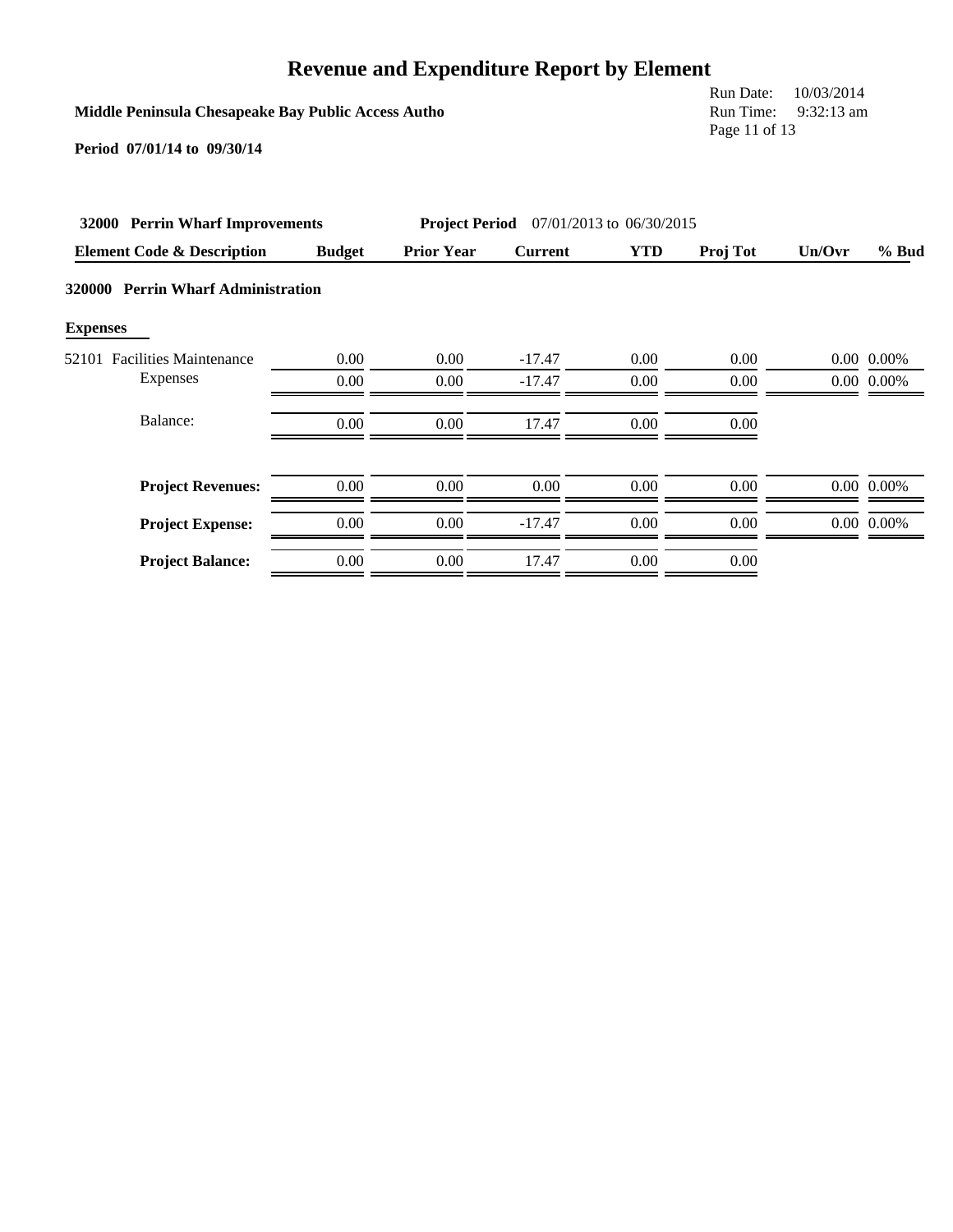**Middle Peninsula Chesapeake Bay Public Access Autho**

Run Date: 10/03/2014 Run Time: 9:32:13 am Page 12 of 13

| 32001 Dan Kavanagh Memorial Fund      |               | <b>Project Period</b> 07/01/2013 to 06/30/2015 |                |            |          |                   |                |
|---------------------------------------|---------------|------------------------------------------------|----------------|------------|----------|-------------------|----------------|
| <b>Element Code &amp; Description</b> | <b>Budget</b> | <b>Prior Year</b>                              | <b>Current</b> | <b>YTD</b> | Proj Tot | Un/Ovr            | $%$ Bud        |
| <b>Revenues</b>                       |               |                                                |                |            |          |                   |                |
| 40201 Donations                       | 0.00          | 0.00                                           | 1,472.22       | 1,942.22   | 1,942.22 | $-1,942.22$       | 0.00%          |
| Revenues                              | 0.00          | 0.00                                           | 1,472.22       | 1,942.22   | 1,942.22 | $-1,942.22$ 0.00% |                |
| Balance:                              | 0.00          | 0.00                                           | 1,472.22       | 1.942.22   | 1,942.22 |                   |                |
| <b>Project Revenues:</b>              | 0.00          | 0.00                                           | 1.472.22       | 1.942.22   | 1.942.22 | $-1,942.22$ 0.00% |                |
| <b>Project Expense:</b>               | 0.00          | 0.00                                           | 0.00           | 0.00       | 0.00     |                   | $0.00\ 0.00\%$ |
| <b>Project Balance:</b>               | 0.00          | 0.00                                           | 1,472.22       | 1,942.22   | 1,942.22 |                   |                |